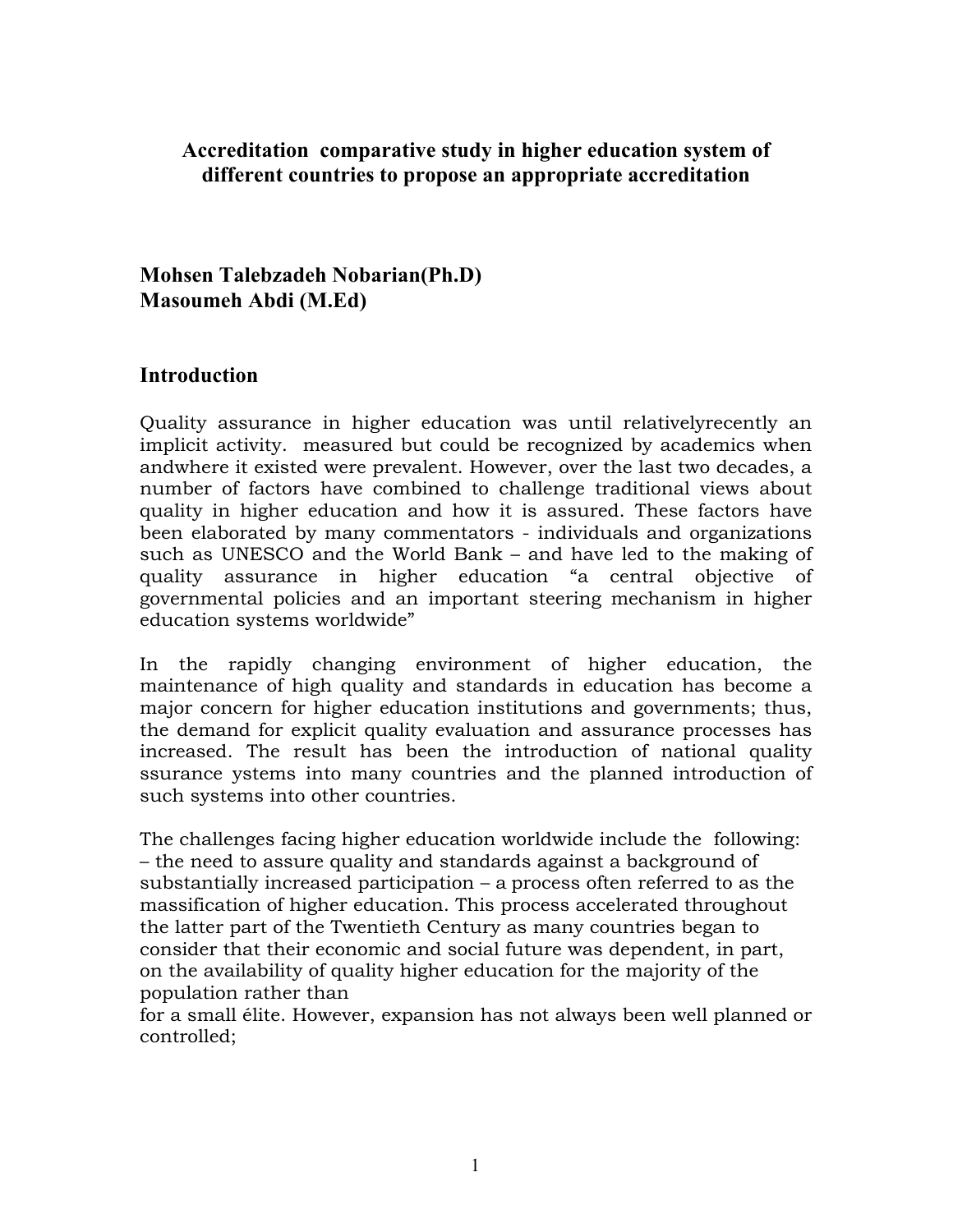− the expansion in student numbers with either constant or declining (public) funding resulting in a lower unit of resource per student. This position has been compounded

by the inefficient use of available resources. Examples of inefficiencies include overly high staff-student ratios, programme duplication in many small institutions/units

with high unit costs, and under-utilized facilities. Such inefficiencies divert resources from such objectives as quality and access .

− increased demand for accountability in higher education institutions as a result of deregulation and the granting of increased autonomy in regard to such matters as

curriculum design, the selection of students, and the appointment of staff. However, increased autonomy has not always been accompanied either by financial authority

or by improved institutional management and strategic planning capabilities;

− the meeting of new expectations in terms of the "employability" of graduates in the knowledge society.

− the addressing of demands from a variety of stakeholders for increased and improved information about programmes and institutions and about the skills, competencies, and aptitudes which graduates possess;

− the contribution to the achievement of social and political agendas such as access, inclusion, and equity.

In addition to these factors, recent developments include the appearance of new providers of tertiary ducation, sometimes in competition with traditional public higher education, and new modes of provision, such as on-line learning, resulting from the information and communication technology revolution. An example of this type of competition is reflected in the "new technologies" and the rise of the "Academies" of Microsoft, Cisco, and SAP, *et al.*, that have created a parallel universe of IT qualifications and standards with global coverage .

Quality in higher education is not only a national concern but has become an international issue through academic, political, and commercial developments associated with globalization, such as the rise of market forces in tertiary education and the emergence of a global market for skilled professionals and graduates. In some countries, the traditional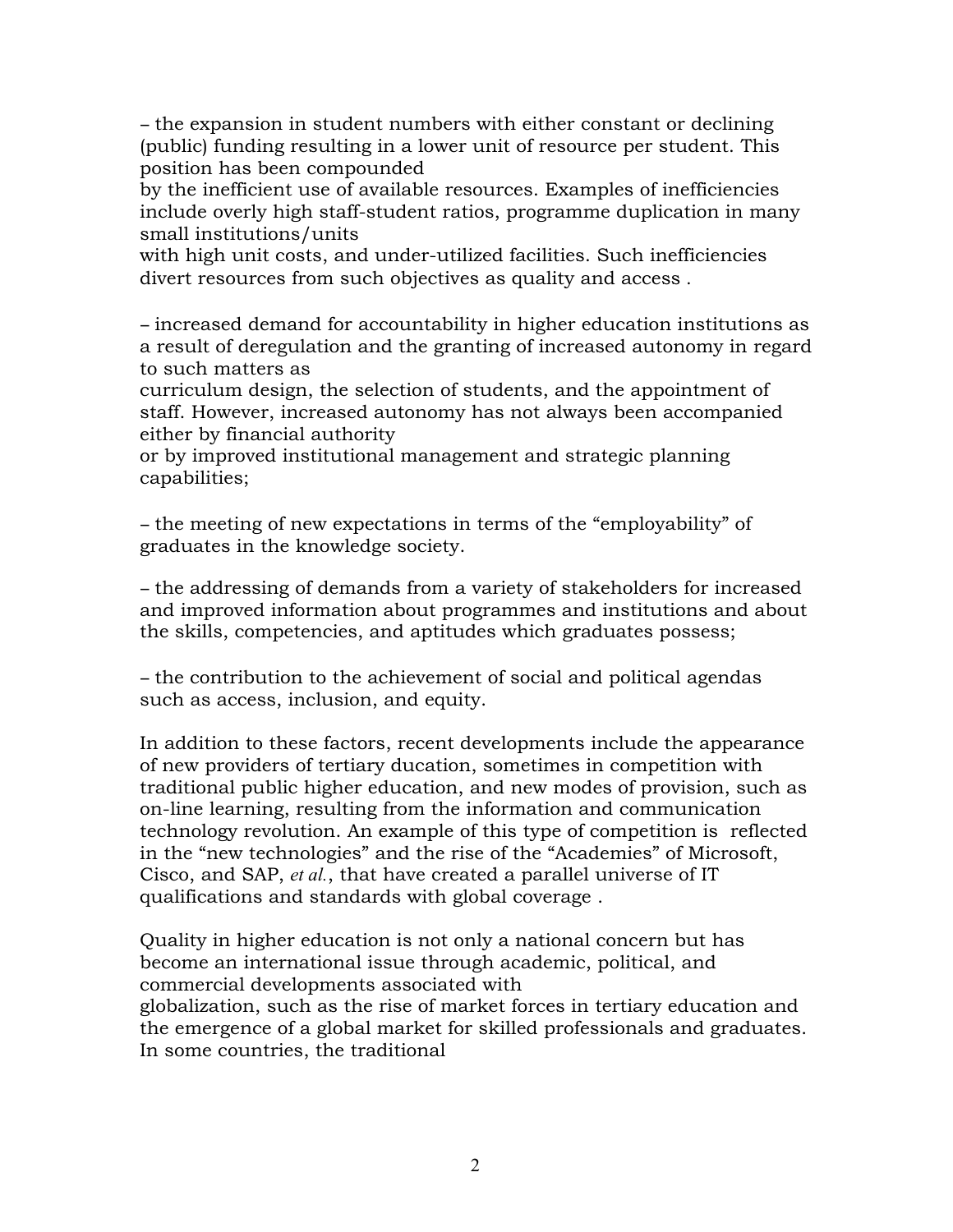providers of higher education are facing competition from transnational education providers as well as from the emergence of local commercial providers. Through the

internationalization of higher education national systems, qualifications and individual higher education institutions have become exposed to the wider world. This exposure has

stimulated a demand for better information and transparency about quality and standards in order to attract and retain students and staff, both national and international students,

and to secure the recognition of qualifications.

Quality assurance is a central thrust in the process of change in European higher education following the signing of the Bologna Declaration and the Prague Communiqué

, and has been highlighted as a policy implication in the discussions being sponsored by the Global Agreement on Trade in Services (GATS) on the further liberalization of the trade in education services. .(Leland Conley Barrows,2002,p:15-17)

## **philosophy of quality assurance**

The philosophy of **quality assurance (QA)** is derived from industrial and commercial practice. Adoption of international standards ISO 9000 (used in industry and commerce) is proposed to assure and improve the quality and efficiency of the educational process.

The educational process will be seen as supplying knowledge (skills and understanding) for students - the customers. The customer is free to choose the suitable service provider (educational institution) and customer satisfaction is the most important factor for the commercial success of any service provider. (zbigniew MROZEK,Osei ADJEI,Ali MANSOUR,1997,P:157)

concepts of quality assurance in higher education There are many different understandings of the term, quality, often reflecting the interests of different constituencies or stakeholders in higher education. Thus, quality is a multidimensional and often a subjective concept .

Conceptions of quality were categorized by Harvey and Green (1993), and were elaborated in the *PHARE Manual of Quality Assurance: Procedures and Practices* (1998). They include the following: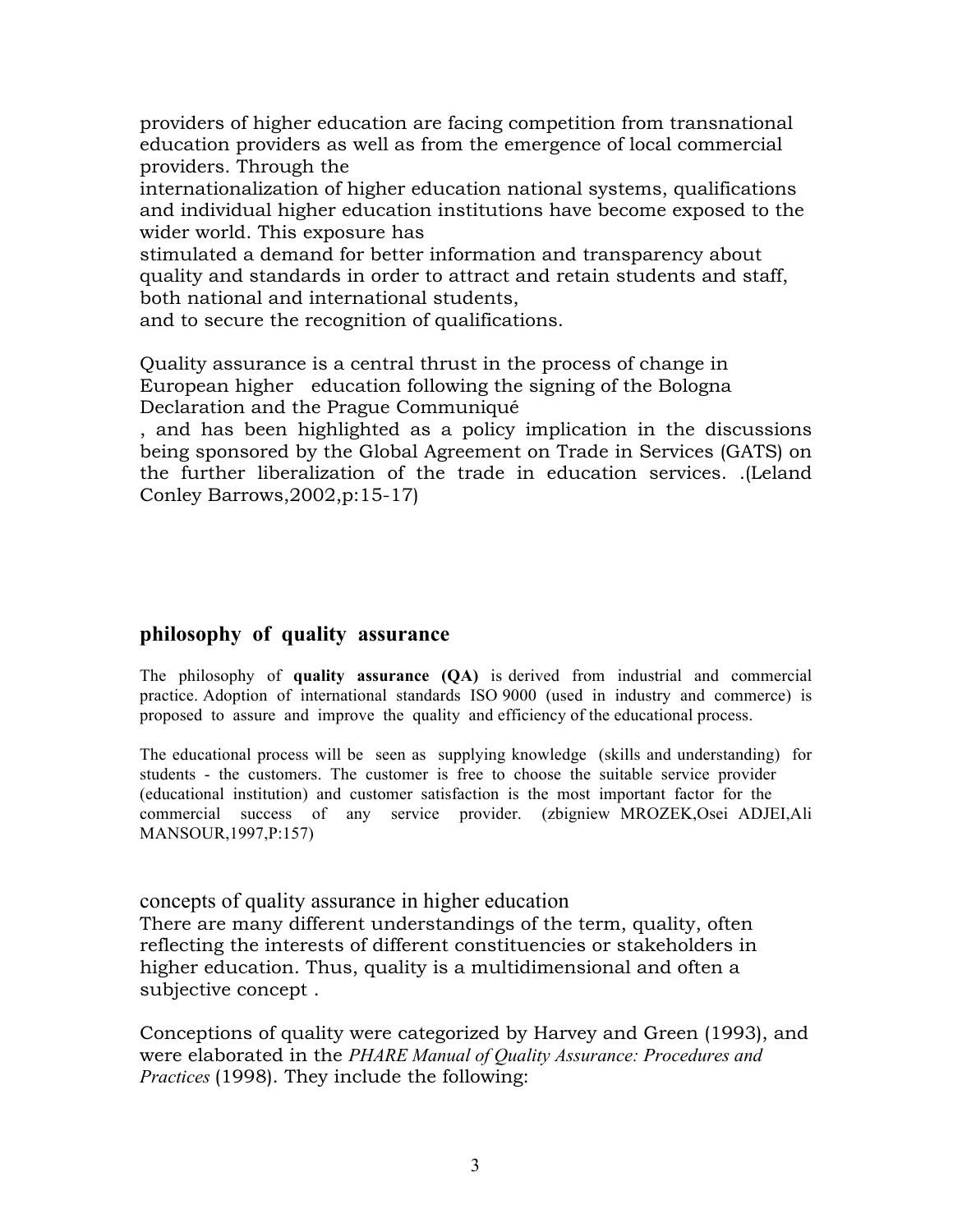– *Quality as excellence*. This definition is considered to be the traditional academic view that holds as its goal to be the best.

− *Quality as "zero errors".* The idea of "zero errors" is defined most easily in mass industry in which product specifications can be established in detail, and

standardized measurements of uniform products can show conformity to them. As the "products" of higher education, the graduates, are not expected to be identical,

this view is not always considered to be applicable to higher education.

− *Quality as "fitness for purpose".* This view requires that the product or service meet a customer's needs, requirements, or desires. Learners (students) and prospective learners, those who fund higher education, the academic community, government, and society at large are to a greater or lesser extent all clients or users of higher education but may have very different views of both "purpose" and "fitness".

 A major weakness of the fitness for purpose concept is that it may seem to imply that "anything goes" in higher education so long as a purpose can be formulated for it. This weakness is more likely to be exacerbated in large and diverse higher education systems in which a wide range of "purposes" at institutional level may be identified by individual

institutions, generally through their mission statements, and at more precise academic levels through the learning outcomes of particular programmes. This diversity is often further complicated in transnational and distance education (situations in which educational provision crosses borders) as there is frequently a divergence of national views between "sending" and "receiving" countries as to both "fitness" and "purpose".

By complementing "fitness for purpose" with a notion of "fitness *of purpose*", an evaluation can consider and challenge the comprehensiveness and relevance of purposes in order to ensure improvements.

− *Quality as transformation*. This concept focuses firmly on the learners: the better the higher education institution, the more it achieves the goal of empowering students with

specific skills, knowledge, and attitudes which enable them to live and work in the knowledge society. This notion of quality may be particularly appropriate when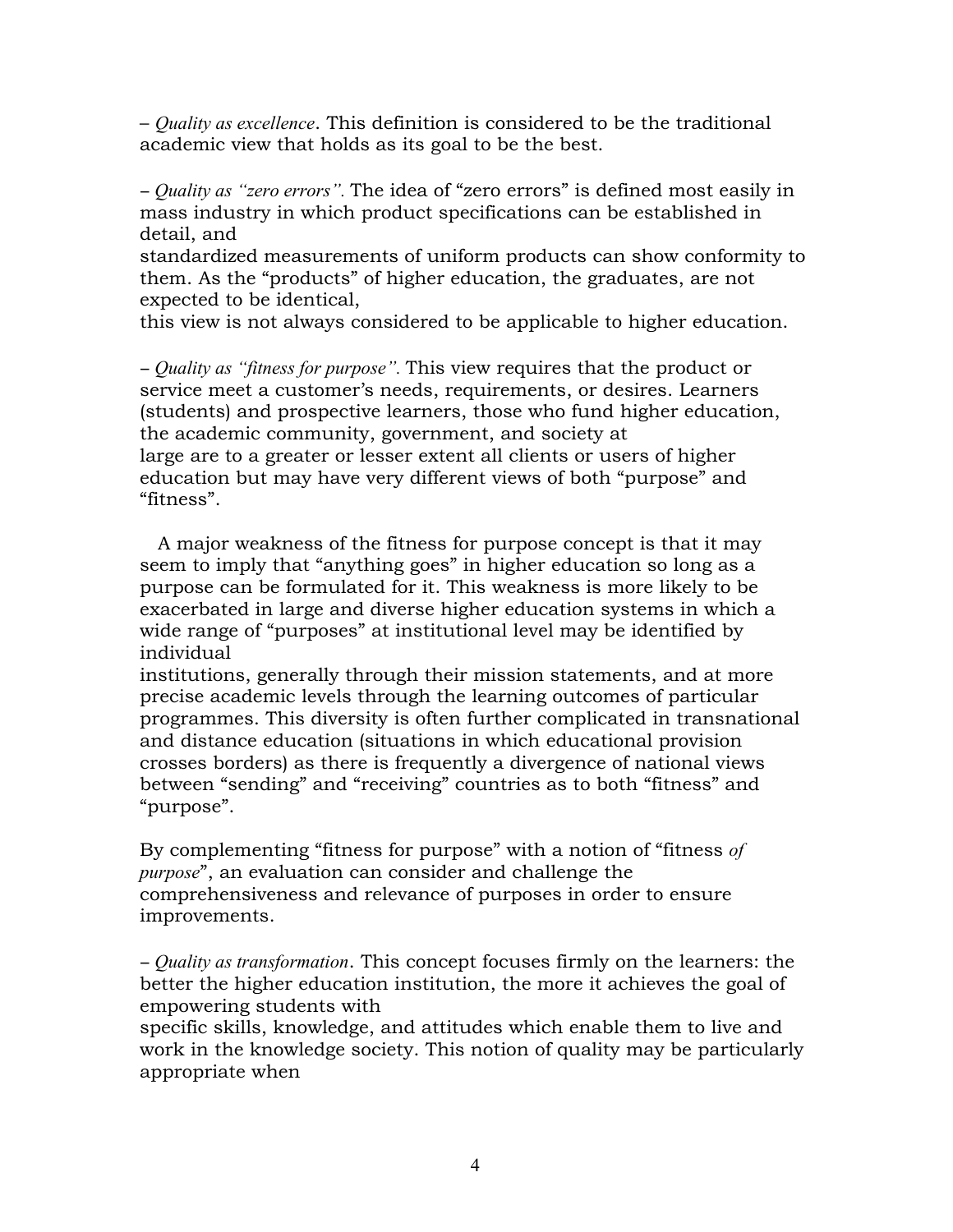there have been significant changes in the profile of learners, for example, when changes in society or politics have enhanced access to higher education for large numbers of disadvantaged learners. It is argued that the delivery of a transformational quality approach involves five key elements:

• envisioning quality as a transformational process designed to enhance the experience of students;

- a bottom-up approach to continuous improvement;
- responsiveness and openness as the means of gaining greater trust;
- an emphasis on effective action;

• external monitoring which is sensitive to internal procedures (and values).

While this notion is popular, it may be difficult to measure quality as transformation in terms of intellectual capital.

− *Quality as threshold*. Defining a threshold for quality means setting certain norms and criteria. Any programme, department, or institution, which reaches these norms and criteria, is deemed to be of quality. The advantage of setting a threshold is that it is objective and certifiable. However, there are arguments that setting a threshold creates uniformity across the higher education system. This argument might well apply if institutions adopt a "compliance" mentality and only do what is sufficient to satisfy the minimum. There are significant disadvantages to this concept, especially when the criteria and standards are based on quantitative "input" factors enshrined in law. It cannot readily be adapted to changing circumstances or to stimulate change and innovation. In

this respect, the "threshold" can mitigate against improvement. Neither does it take account of "output" standards, the actual level of achievement by graduates, the criteria used to assess these achievements, and how that assessment is verified. Nevertheless, in many European higher education systems, a "minimum standards" variant has been used if only as a starting point in the quest for quality. − *Quality as value for money*. The notion of accountability is central to this definition of quality with accountability being based on the need for restraint in public

Expenditure.

− *Quality as enhancement or improvement*. This concept emphasizes the pursuit of continuous improvement and is predicated on the notion that achieving quality is central

to the academic ethos and that it is academics themselves who know best what quality is at any point in time.Disadvantages of this concept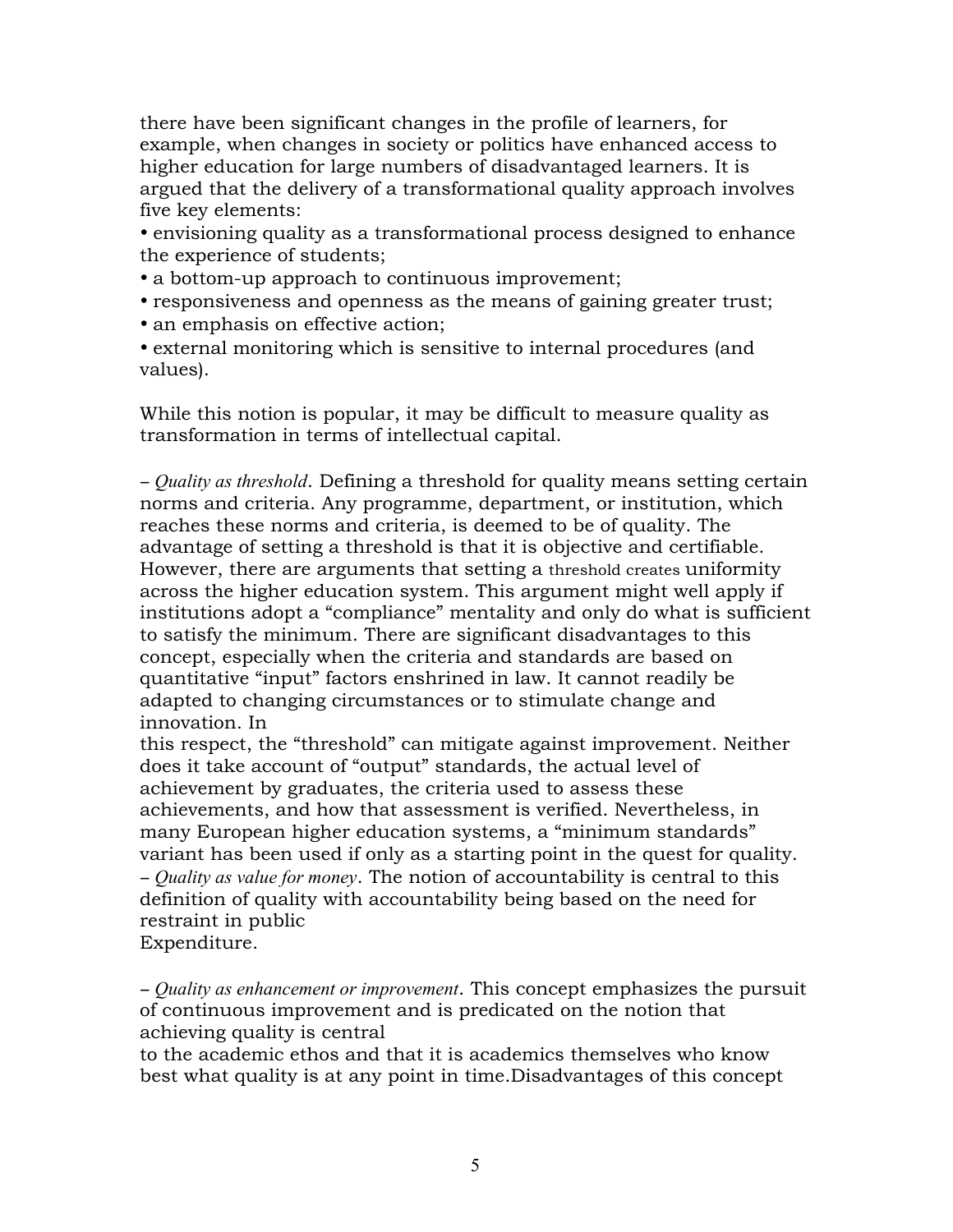are that it is difficult to"measure" improvement and that the evidence of improvement may not be easily discernible to the outside world.

Some of these concepts of quality still hold true especially when explicit quality assurance and accreditation procedures are being developed and introduced for the first time either at system or at institutional level. But, notions of quality are evolving or merging, either as the result of the changing context in which higher education institutions are operating in some countries, or as a result of growing expertise within higher education systems and institutions in devising their own concepts of quality and models of evaluation and quality management. Mismatches between the requirements of the external quality assurance agency and institutional approaches to quality can be a cause of tension in relations. .(Leland Conley Barrows,2002,p:19-22)

*Quality* in University formation concerns, obviously, the calibre of the results of the teaching and learning process. This definition reveals its difficulties when we try to define the system of values and the relative indicators that "bite" into the problem of quality: the competence of the teachers, the suitability of the facilities, the existence of an organisation able to control and intervene in the formative process, the acquisition of knowledge by the students, their good results in exams, their pass rate etc. The ISO 9001 definition of Quality: "the totality of features and characteristics of a product or service that bear on its ability to satisfy stated or implied needs" in higher education can be interpreted as:

"specifying worthwhile learning goals and enabling students to achieve them". Where:

*i) specifying worthwhile goals involves paying attention to academic standards, to the xpectations of society, to students' aspirations, to the demands of industry and other employers, to the requirements of professional institutions, to the fundamental principles of the subject, etc.; the "stated or implied needs" of these stakeholders are not all mutually compatible, so there can be many possible and valid interpretations of "worthwhile".*

*ii) enabling students to achieve these goals involves making use of research into how students learn, adopting good course design procedures and building on successful teaching experience, all of which may require professional development for most lecturers.*

The concept of "fitness for purpose" cannot lead to acceptance of any system that operates according to any identified and declared purpose: "fitness for purpose" must be complemented with "fitness of purpose", i.e., the relevance of the purpose must be challenged .Such complement is guaranteed by due consideration of customer needs and requirements.(Di Nauta,Liisa Omar,Schade,Scheele,2004,p:26)

The Berlin Declaration of 19 September, 2003 reads as follows: "The quality of higher education has proven to be at the heart of the setting up of a European Higher Education Area." Ministers "commit themselves to supporting further the continued development of quality assurance at institutional, national and European level". They also stress that, "consistent with the principle of institutional autonomy, the primary responsibility for quality assurance in higher education lies with each institution itself", and emphasise that "this provides the basis for real accountability of the academic system within the national quality framework."

Considering the individual responsibility of the institutions of higher education on the one hand, and the responsibility of the overall national quality assurance systems on the other hand, the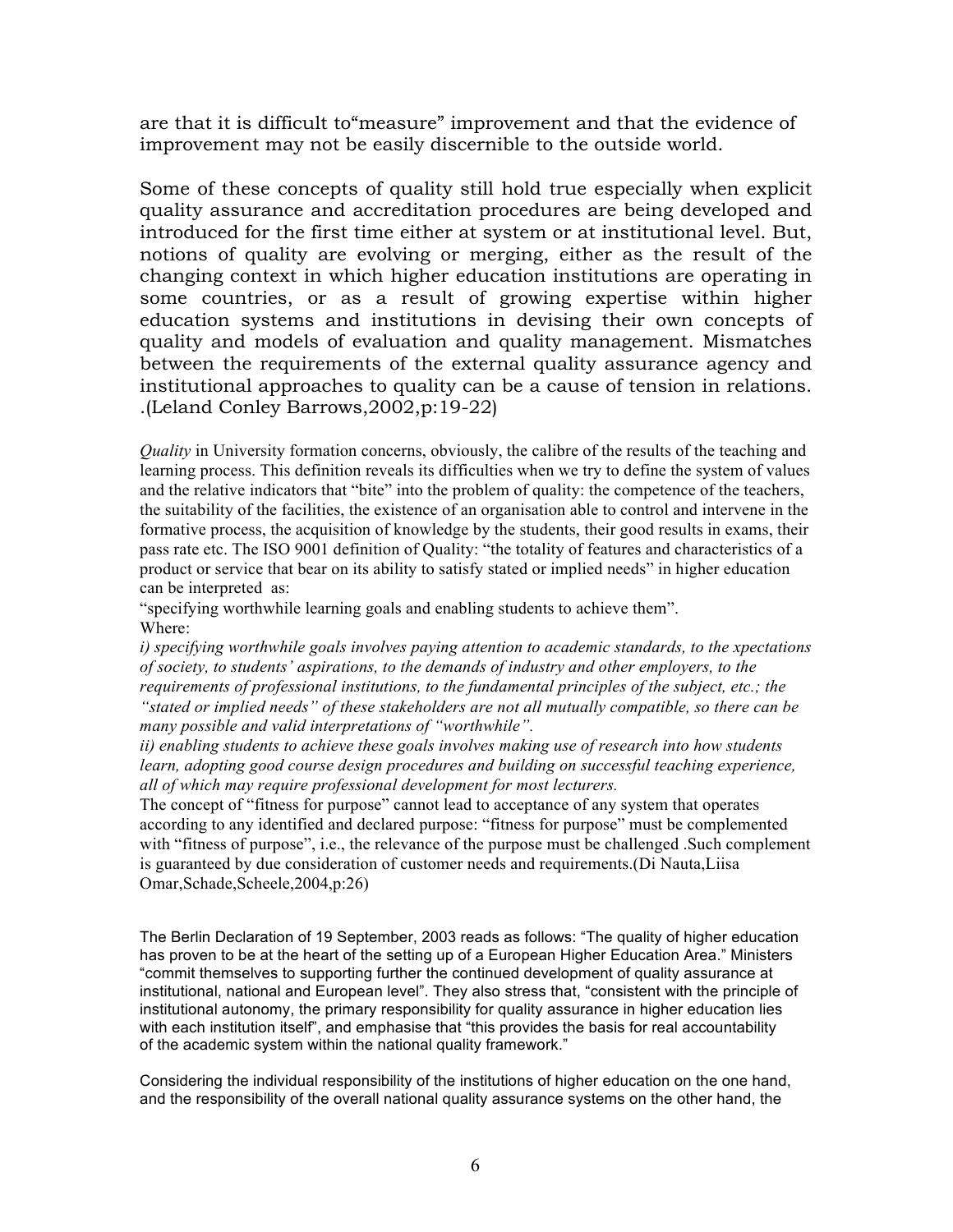Berlin Declaration of 19 September, 2003 lists both evaluation and accreditation as important tools for quality assurance. It has been agreed "that by 2005, national quality assurance systems should include the following: (...)

 Evaluation of programmes or institutions, including internal assessment, external review, participation of students and the publication of results,

A system of accreditation, certification or comparable procedures (...)"

These political concepts have been largely implemented to date: practically all countries in Europe have established national quality assurance systems in the domain of higher education, and accreditation procedures have become an important method for external quality assurance . (European consortium for accreditation ,2005,p:3)

## **Types of quality assurance methods**

One of the major questions put to the agencies in the survey was therefore: How often do you use the different types of evaluation? in order to get a picture of the entire range of various types of evaluation used by European quality assurance agencies. Type of evaluation is defined as a method: evaluation, accreditation, auditing and benchmarking combined with one of the following categories of focus: subject, programme, institution or theme.

# Evaluation

"Evaluation" is often used as a general term for the procedure of quality assurance. However, this survey defines "evaluation" as a method parallel to other methods, such as audit etc.

# Accreditation

Accreditation is another widely used method in European quality assurance. It is especially common in the associated countries, where this method has been a traditional way of assuring the quality of higher education. Moreover, countries such as Germany, Norway, and the Netherlands have since the completion of the survey decided that this should be the main type of quality assurance of higher education.

# Audit

An audit can be defined as a method for evaluating the strengths and weaknesses of the quality assurance mechanisms, adopted by an institution for its own use in order to continuously monitor and improve the activities and services of a subject, a programme, the whole institution, or a theme.

## . Benchmarking

In the same way as the term "accreditation", benchmarking may be discussed as a method or an element of evaluation. (Quality procedures in European Higher Education,2003,17-20)

# Definition, Specific Features, and Purpose of Accreditation

The terminology of external quality assurance is anything but unified. Terms like external evaluation, review, audit and accreditation are being used at random. In the international debate on quality assurance, accreditation is increasingly defined as every formalised decision by an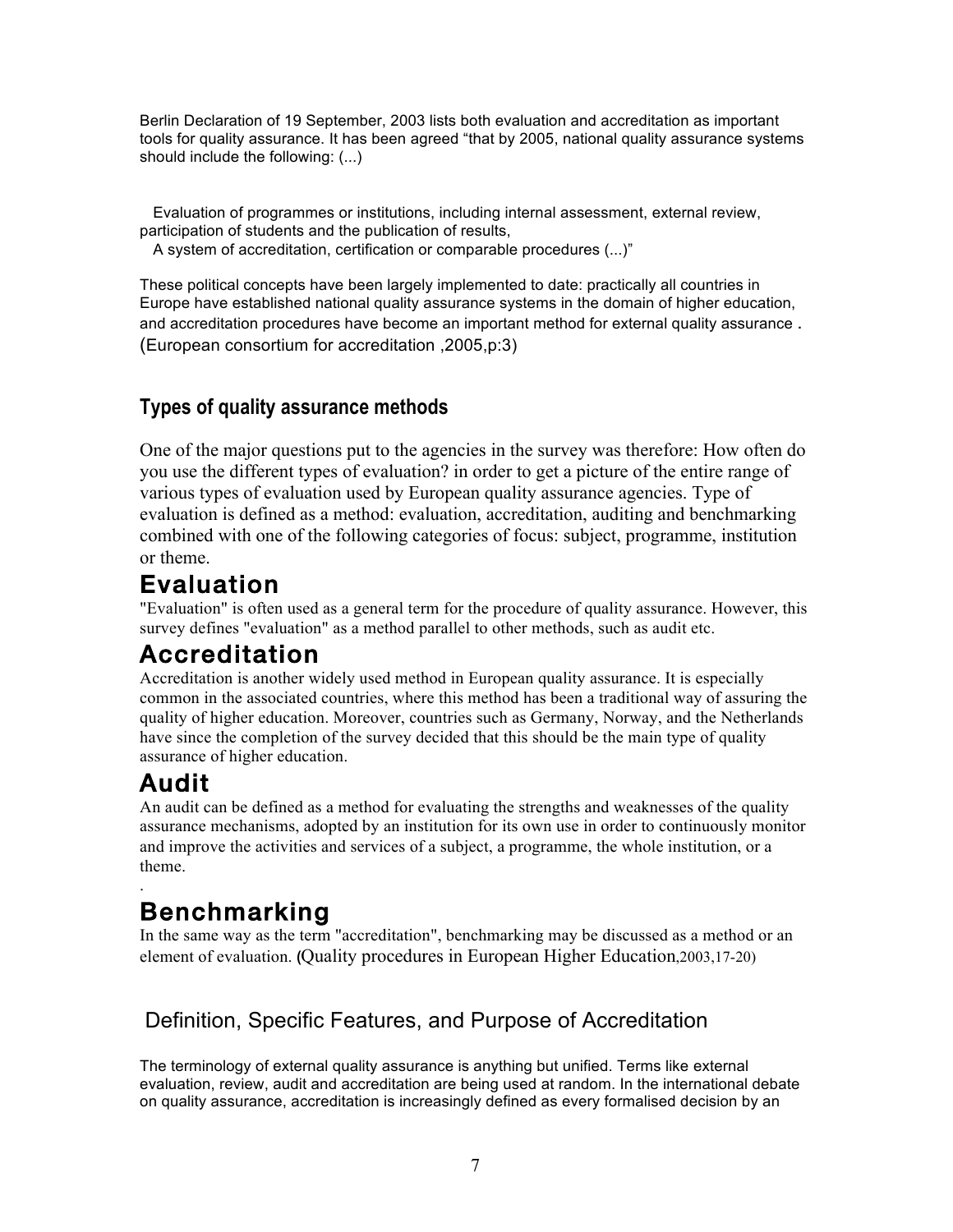appropriately recognised authority as to whether an institution of higher education or a rogramme conforms to certain standards. The European Consortium for Accreditation (ECA) defines accreditation as "a formal and independent decision, indicating that an institution of higher education and/or programmes offered meet certain standards." This definition also covers some quality assessments that are described as "accreditation like procedures" .

Accreditation is achieved through a multi-step process (selfevaluation/ documentation submitted by the unit undergoing accreditation; external assessment by independent experts; the accreditation decision). The accreditation decision depends upon a quality assessment based on internationally accepted quality standards. The final decision of the accreditation procedure itself is authoritative in nature, has been determined by an external process, and results in a "yes" or "no" judgment with a limited validity.

Accreditation procedures contribute to the continued quality development of the accredited academic unit: Institutions receive advice about quality improvement throughout the accreditation process, which may extend beyond the "yes/no" decision itself.

The present concept of accreditation in the area of higher education serves to assure and develop quality: it can focus on institutions, constituent parts thereof, and study programmes, in order to:

 ensure or facilitate recognition of "credits" and university degrees in an academic context, such as, for example, when changing from one institution of higher education to another, in order to promote mobility,

 inform current and prospective students on the value of certain study programmes (consumer protection),

allow employers to check the value and status of qualifications,

 give institutions of higher education the opportunity to demonstrate appropriate allocation and use of public funds. .( European consortium for accreditation ,2005,p:3-4)

*Accreditation* is defined in many ways. Three examples are: – "Accreditation is a formal, published statement regarding the quality of an institution or a programme, following a

cyclical evaluation based on agreed standards" .

"Accreditation is a process of external quality review used by higher education to scrutinize colleges, universities, and higher education programmes for quality assurance and quality improvement" .

"Accreditation is the award of a status. Accreditation as a process is generally based on the application of predefined standards. It is primarily an outcome of evaluation" **.** .(Leland Conley Barrows,2002,p:31)

According to Accrediting Commission For Senior Colleges and Universities, accreditation is voluntary process involving an association of schools and/or colleges to encourage high standards of education. Accreditation indicates that the Commission judges that the institution, in a manner consistent with Commission standards, offers its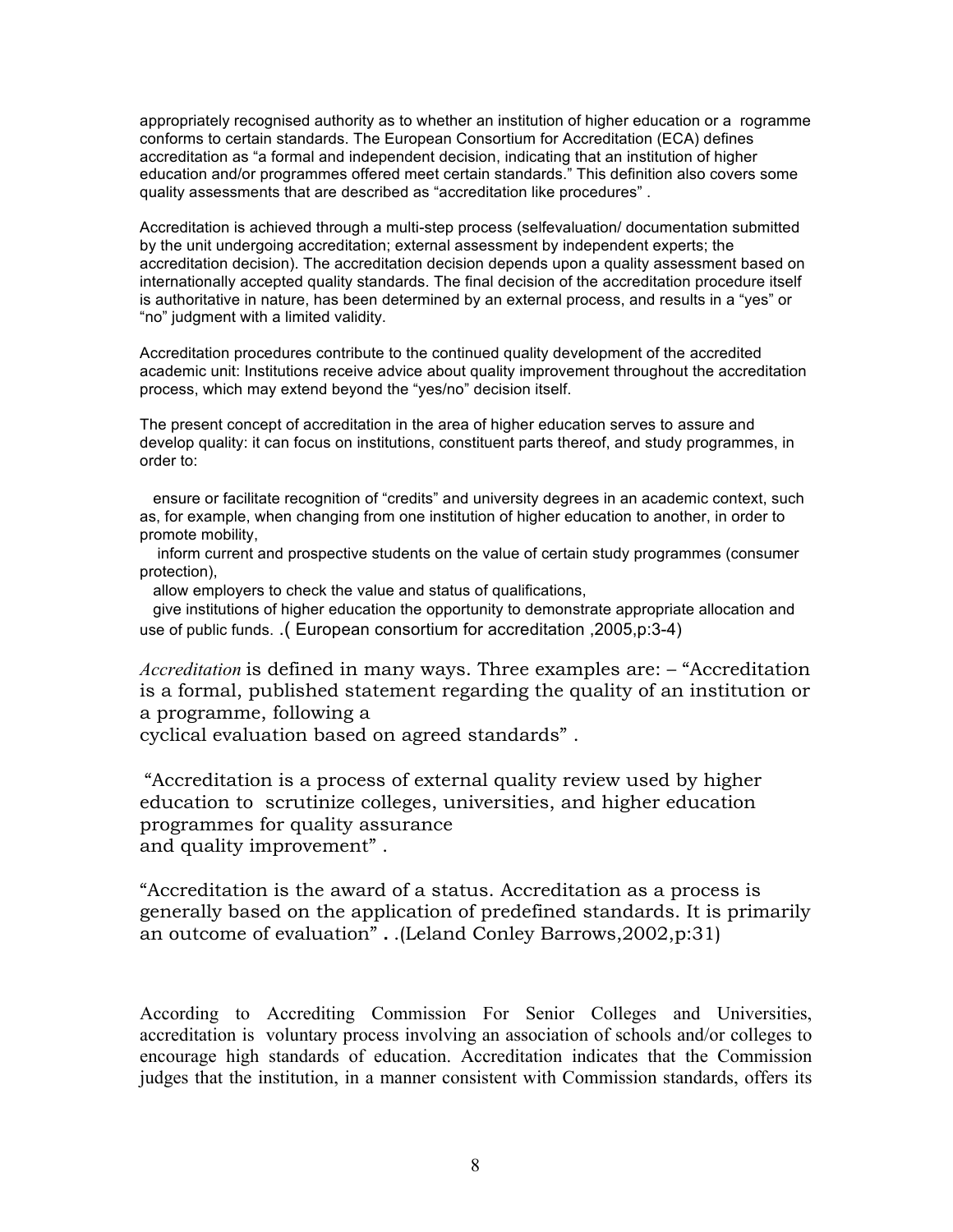students on a satisfactory level the educational opportunities implied in its objectives and is likely to continue to do so.(handbook of accreditation,2001, p:120)

Accreditation in higher education is a collegial process of self-review and peer review for improvement of academic quality and public accountability of institutions and programs. This quality review process occurs on a periodic basis, usually every three to 10 years.

Typically, it involves three major activities:

• A self-evaluation by an institution or program using the standards or criteria of an accrediting organization

• A peer review of an institution or program to gather evidence of quality.

• A decision or judgment by an accrediting organization to accredit, accredit with conditions, or not accredit an

institution/program. (www.chea.org)

Accreditation can mean one or more of the following:

• A college or university receives *general* accreditation from one of six regional accrediting organizations, depending upon its geographic location. These bodies are voluntary organizations that are run by higher education institutions themselves, and accredit entire institutions. The standards for accreditation, which vary by region, are based on an institution's self-study of the extent to which the institution feels it has met its own purposes. Regional accrediting bodies are funded by dues and fees paid by member institutions.

• Special purpose institutions, including proprietary career colleges, receive accreditation from one of 11 national accrediting organizations. These bodies are run by the institutions that are the objects of the accreditation, and are funded by dues and fees paid by member institutions.

• An academic program within an institution may seek *specialized* accreditation from one or more of the 66 specialized and professional accrediting organizations established for these purposes. Specialized accreditation is usually voluntary; an institution may choose to seek accreditation in an academic field (business, nursing, e.g.), but is not required to do so. In fields such as law and in numerous health professions, licensure is dependent on graduation from an accredited program. Standards for specialized accreditation are set by the profession or academic discipline, and generally are focused on inputs (proportion of faculty with terminal degrees, student-faculty ratios, etc.) rather than outcomes. Some academic programs have more than one specialized accrediting body, and the institution chooses which body – and its attendant standards – it wishes to use. Specialized accreditation is often seen as "guild-centric."

• Accrediting organizations themselves are "recognized" by a national coordinating organization, the Council for Higher Education Accreditation (CHEA). CHEA itself is only a few years old, having succeeded to this role after the dissolution of its predecessor organization. CHEA, according to its charter, seeks to "strengthen" accreditation by coordinating the other accrediting organizations.

• The 50 states get involved with accreditation through licensure and certification requirements established to regulate certain careers or professions. College programs in teacher education, for example, are accredited by individual states in order for graduates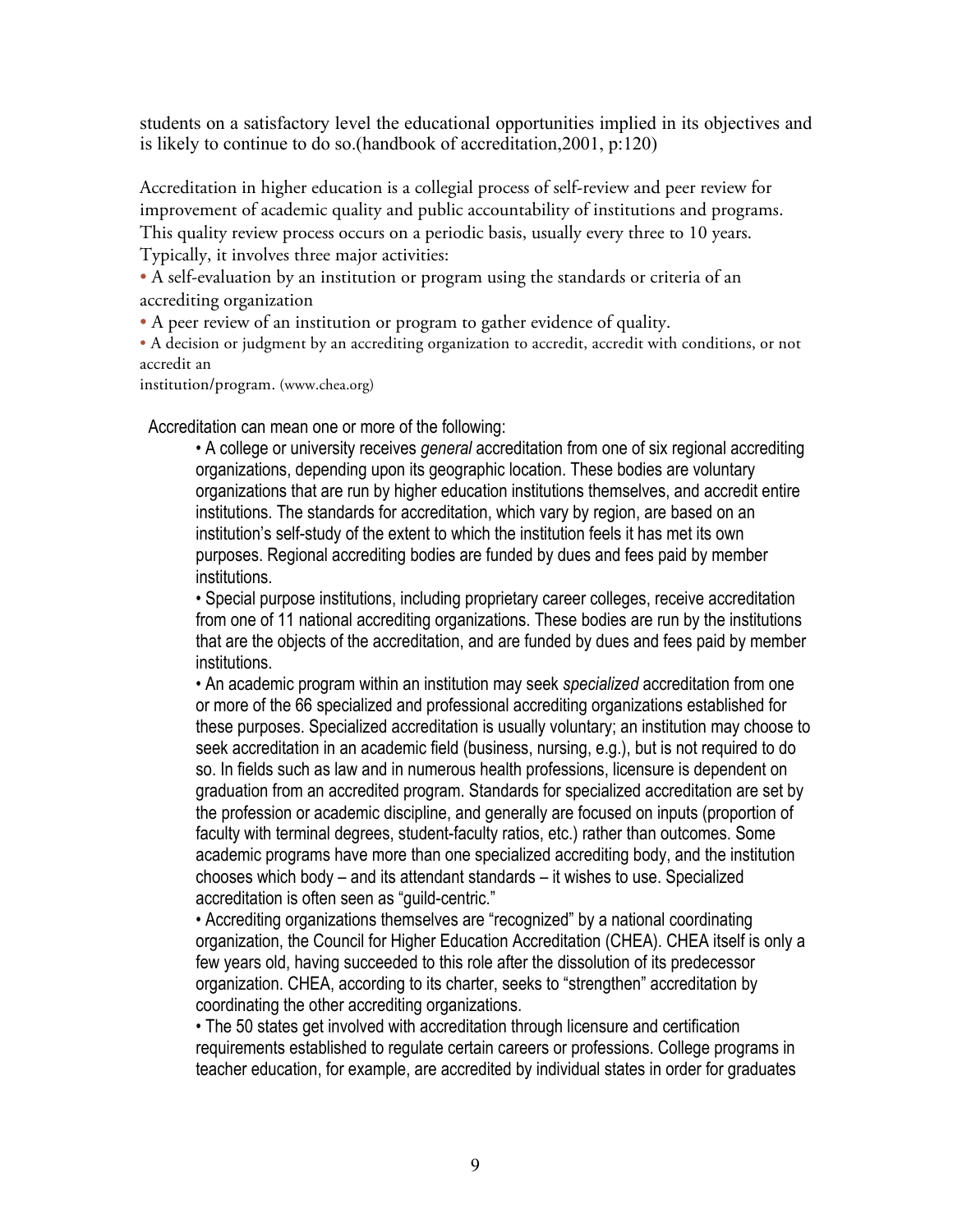of those programs to receive state certification to teach. Programs and standards vary among the 50 states.

• The Federal Government also recognizes accrediting organizations. Federal recognition aims to assure that the standards of accrediting organizations meet expectations for institutional and program participation in federal initiatives, such as student aid. This recognition is a powerful lever. Without accreditation institutions would not be authorized to disburse federal financial aid. (Dickeson,2007,p:1-2)

According to (Hämäläinen et al, 2001), the term accreditation *expresses the abstract notion of a formal authorising power, acting through official decisions on the approval of institutions (or not) or study programmes.*

However, if the provider of the accreditation is a public organisation allotting funds, the meaning becomes quite precise: accreditation is a process aimed at introducing standards of quality, according to objective parameters, for those subjects who implement actions in the formation system in order to realise public policies for the development of human resources. Accreditation is a binary judgement (pass – not pass) on the award of a status or on an approval. It is a process, primarily an outcome of the evaluation. It can be considered an extreme case of summative judgement after an evaluation process. .(Di Nauta,Liisa Omar,Schade,Scheele,2004,p:26)

Accreditation in higher education is a collegial process based on self and peer assessment for public accountability and improvement of academic quality. An accreditation of an academic program or an entire institution typically involves three major activities:

• The faculty, administrators, and staff of the institution or academic program conduct a self study using the accrediting association's set of expectations about quality (standards, criteria) as their guide.

• A team of peers selected by the accrediting association reviews the evidence, visits the campus to interview the faculty and staff, and writes a report of its assessment including a recommendation to the commission of the accrediting association.

• Guided by a set of expectations about quality and integrity, the commission (a group of peer faculty and professionals) reviews the evidence and recommendation, makes a judgment, and communicates the decision to the institution and other constituencies if appropriate.

 Accreditation is built on assessment, including both self and peer assessment. Since accreditation begins with a self study by the faculty of the institution or academic program being accredited, it involves self examination and study. Peers external to the institution are also involved in reviewing the self study reports, gathering additional evidence during a site visit, and judging the quality of the program. The commission also tries to understand the academic quality of the institution or program before it makes a judgment. The public announcement is a demonstration of accountability. "Sitting beside" is a good working metaphor for accreditation-one party first understanding the other, then making judgments followed by taking action to fulfill the roles of accountability and assistance.(www.chea.org)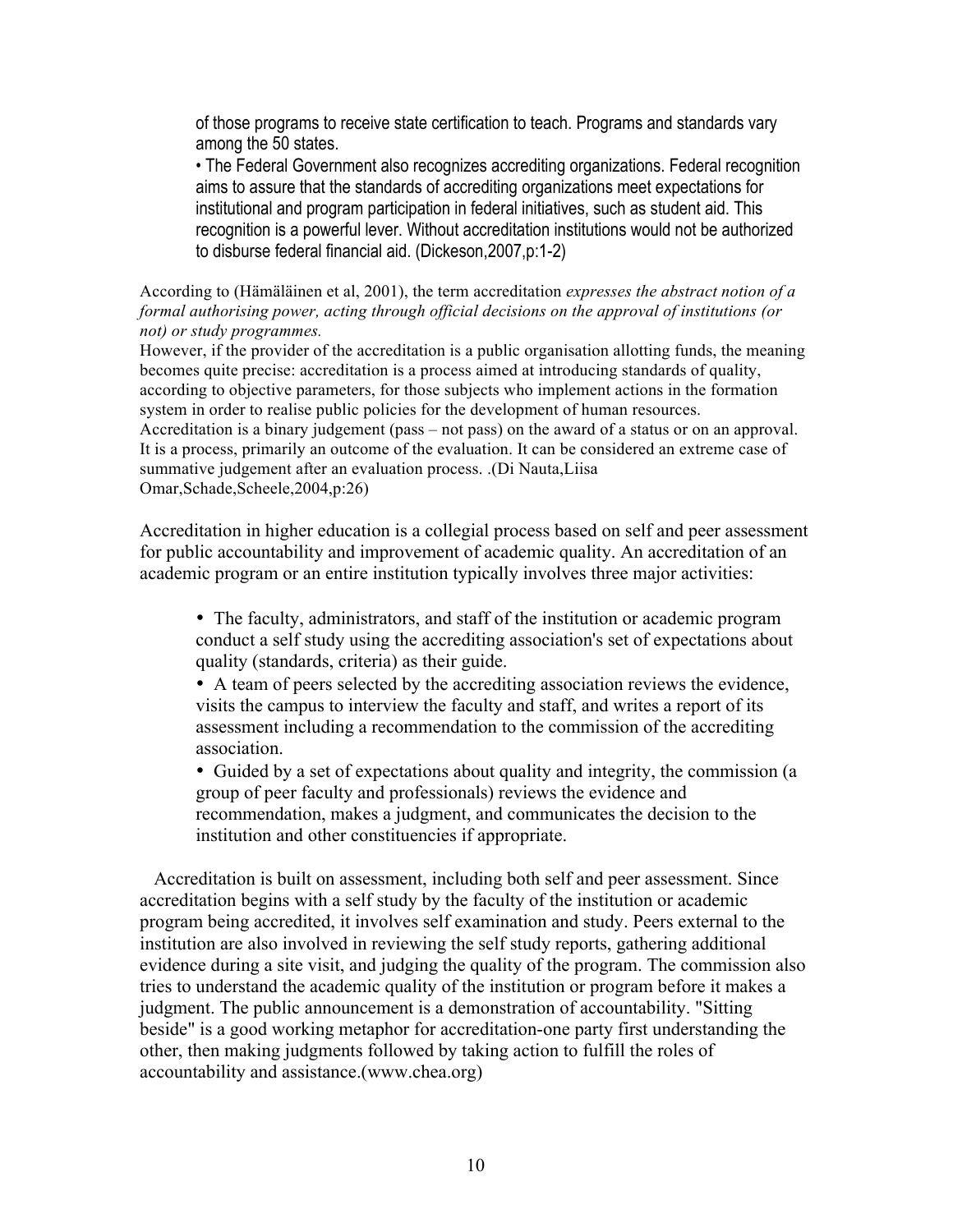### **Accreditation comparative study in higher education system of different countries**

### **United State**

Accreditation in the United States was started by institutions. Beginning in 1885, the New England Association of Schools and Colleges was established by institutions seeking some means of assuring inter-institutional quality. The other five regional organizations followed suit and were created by the institutions in their respective jurisdictions by 1919. Accreditation is maintained by institutions. Although the regional organizations employ professional staffs to coordinate accreditation activities (New England has a staff of seven to oversee accreditation at 253 degree-granting institutions, e.g.), the bulk of the work is undertaken by hundreds of volunteer faculty and staff from the very institutions being accredited.

Accreditation is paid for by institutions. Through a system of dues and fees, usually based on the size of the institution and the costs of candidacy and site visits, the accreditation organizations are funded by institutions.

Accreditation coordination, through CHEA, was the product of institutional presidents, who, recognizing that overall coordination was needed, created CHEA in 1996.

Institutional interests predominate over public interests in the overall direction of accreditation. As the table below indicates, most regional accrediting bodies have included some members of the public in their higher education governance structures.

All this is not to suggest that institutions are ignorant of or antagonistic toward the public purposes of accreditation. But a system that is created, maintained, paid for and governed by institutions is necessarily more likely to look out for institutional interests. In the United States the main agencies for ensuring the standards of higher education are the various accrediting agencies, but both the federal government and the state governments also have important roles. The federal government does not have direct responsibility for the control of higher education, but it provides the bulk of research funding and has major programmes of student assistance; through its power to withhold these funds it can exert considerable pressure on universities. For instance, it will not provide such funds except to duly accredited universities; it requires that they publish reports on their performance in areas of concern to the government; and it now regulates the accrediting agencies themselves, specifying factors which such agencies are expected to take into account when accrediting.Since state governments directly fund public universities, they can exercise even more control and direction of universities within each state, requiring prescribed levels of performance and outcomes. Some of the accrediting agencies date from before the Second World War. They were established to facilitate movement of students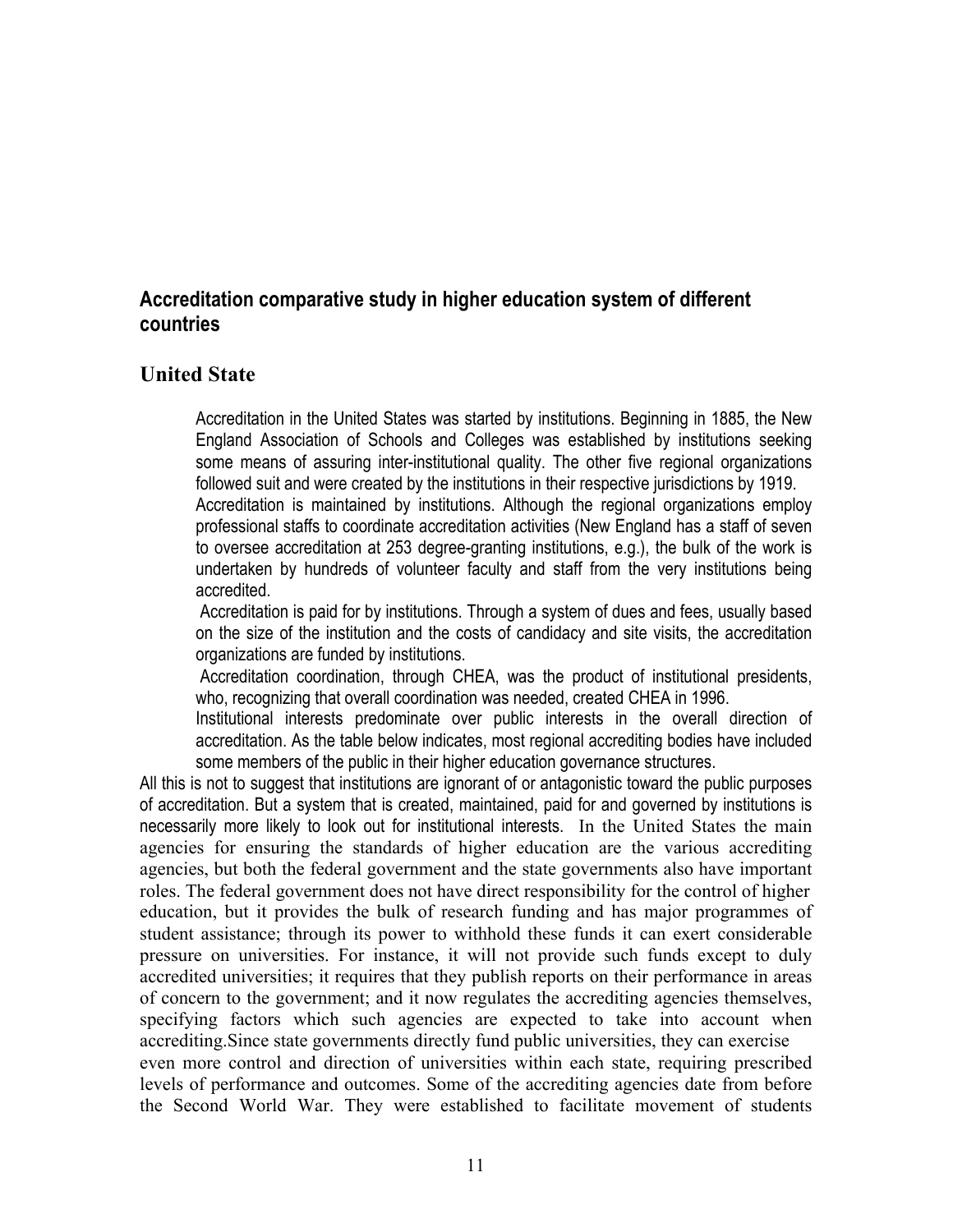between comparable universities by establishing standards for admission of students and transferability of credits when students moved from one university to another. These agencies were set up by the universities themselves and participation in their work is voluntary on the universities' part; however there could be serious disadvantage for an institution not accredited by a recognised agency. There are six regional associations covering various regions of the USA and between them covering the whole nation. They have no legal control over universities or courses, but promote standards of quality and criteria of excellence. Universities and colleges which meet these standards are admitted to membership of the relevant association, which is their public

guarantee of quality. Only institutions with accreditation status may receive federal financial grants, and private foundations also usually confine their assistance to accredited institutions. The U.S. Secretary of Education has power to grant recognition to accrediting agencies, and has used this power to require agencies to include as criteria for accreditation outcomes such as test results, job placement rates and progression to graduate or professional study by students.

The accreditation process compares institutional performance against standards set by the agency, taking account of the purposes of each institution. The agency, through a team which it nominates, considers the educational programmes of the institution and the resources available to implement the programme: funding, staff levels, equipment, library, facilities and services. It considers also the institution's admission standards, and is moving towards considering internal processes of quality assurance, and student retention and completion rates. Each agency publishes a list of the institutions which meet its standards, and every 5 to 10 years revisits each institution to see whether it should maintain its accredited status. In 1996 the universities and colleges set up the Council for Higher Education Accreditation (CHEA) which in effect accredits the accrediting agencies, certifying to their standards and processes. It also serves as a clearing house for information on accreditation, as a policy centre and a national advocate for accreditation and quality assurance and improvement. It coordinates research in its field, collects and disseminates data and facilitates communication and exchange of information between the agencies and the sector; it can also act as a mediator in disputes over accreditation. .(Anderson, Johnson,Milligan,2000,p:70-71)

### **Sweden**

Quality assurance in the Swedish higher education system is the responsibility of the statutory National Agency for Higher Education (NAHE). There are three main components to the work of the agency:

- accreditation of institutions and courses;
- quality audits of individual institutions; and
- national evaluations of subject areas.

#### **Accreditation**

The right to award degrees is controlled by the State, in this case the NAHE.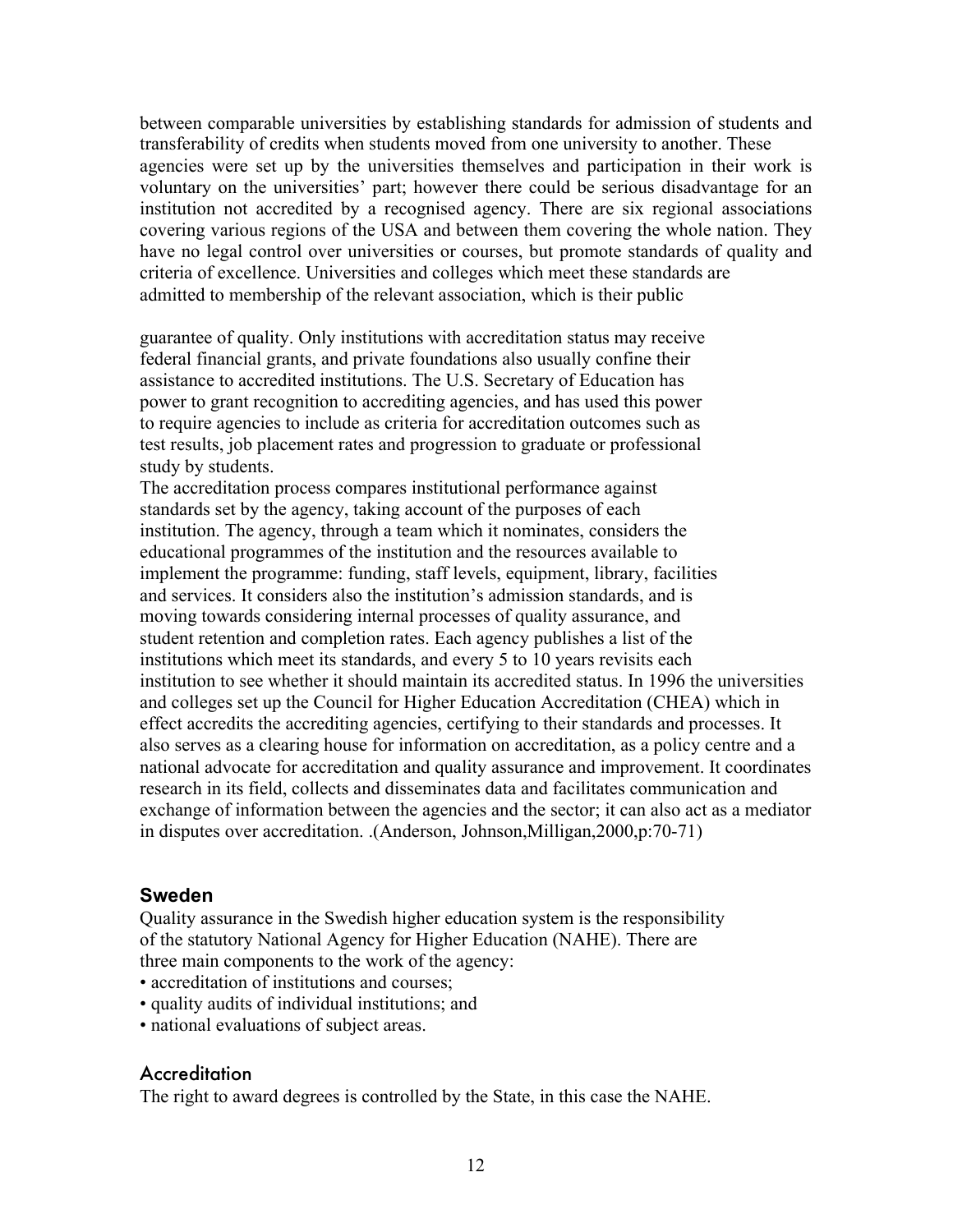The Agency may consult with various professional bodies, but the decision is the Government's. In certain cases, e.g. doctors and nurses, the degree in itself does not give the right to practise a profession; this is given by another state agency (the National Board of Health Care). In other cases, e.g. teachers, the degree legitimates the holder to work as a professional. Such 'professional degrees' have special terms of accreditation. All institutions with university status are free to award any degree in any field they may wish, including Ph.Ds. Other institutions, created by the 1977 Higher Education Act, have a general approval to award bachelors' degrees but not higher degrees. All new institutions (except those granted 'university status') have to apply for the right to award degrees in each discipline. An evaluation may result in the right to confer degrees in e.g. sociology but not in psychology. If an application is turned down, it cannot be resubmitted before twelve months have passed. There is a recent example of the right to award degrees in a particular field (economics in this case) being withdrawn from a university on quality grounds.

Accreditation assessments in a particular field may be conducted simultaneously across a range of providers or would-be providers. For example, the Government recently requested an evaluation of applications from ten private providers to offer courses in psychotherapy. Using a common set of quality criteria, the expert panel appointed by the agency recommended the rejection of all ten applications. Two were allowed to resubmit after six months, the remainder not before twelve months. .(Anderson, Johnson,Milligan,2000,p:72)

# **FINLAND**

The Finnish Higher Education Evaluation Council (FINHEEC) is an independent expert body assisting universities, polytechnics and the Ministry of Education in matters relating to evaluation. The scope of the activities covers 20 university level institutions and 29 polytechnics.

The main objective of FINHEEC is long-term development of higher education through evaluation. The main duty of the Council is to assist higher education institutions and the Ministry of Education in evaluations, and to develop evaluation procedures in higher education institutions nationwide. Consequently, the Council strongly emphasizes the role of the higher education institutions in evaluations as well as a communicative evaluation approach in its evaluation projects.

FINHEEC is appointed by the Ministry of Education for a four-year period. The duties of FINHEEC are based on a Decree (1320/1995), which stipulates the duties to the Council:

• Assisting institutions of higher education and the Ministry of Education.

• Conducting evaluation for the accreditation of the polytechnics.

• Organising evaluations of the activities of higher education institutions and evaluations related to higher education policy.

• Initiating evaluations of higher education and promote their development.

• Engaging in international co-operation in evaluation.

• Promoting research on evaluation of higher education,

and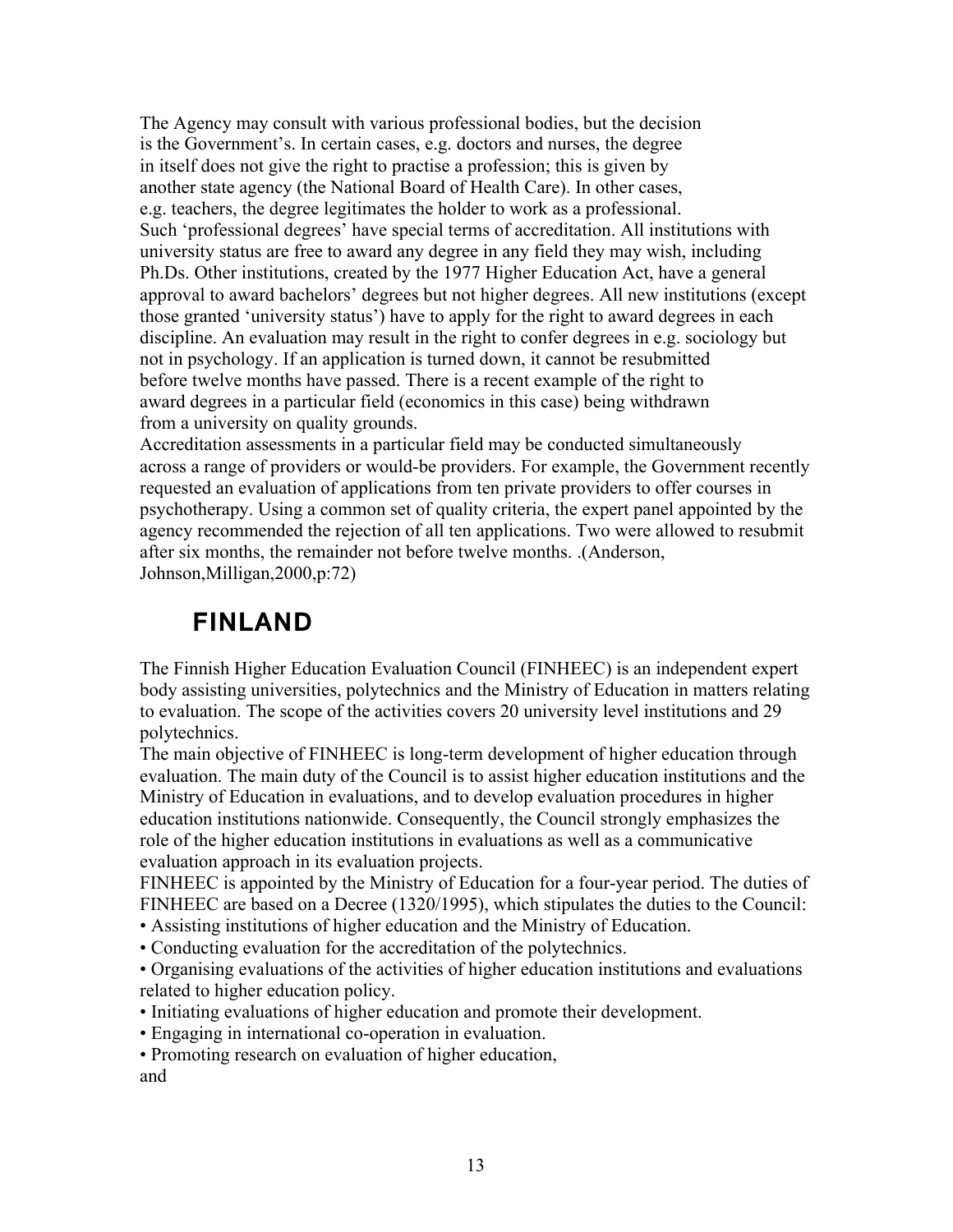• Evaluation and acceptance of professional courses offered by higher education institutions, entering of courses into a register stipulated in Article 14 of the Decree on the Higher Education System and maintaining such a register (Decree 456/98). The types of evaluations conducted by FINHEEC can be categorised as follows:

- 1. Evaluations of official nature
- accreditation of polytechnic operating licences
- accreditation of professional courses offered by higher education institutions
- evaluation of applications to award polytechnic post-graduate degrees

2. Evaluations initiated by FINHEEC

• evaluations of higher education institutions: institutional evaluations, audits of quality work

• programme and thematic evaluations

3. Evaluations commissioned by the Ministry of Education

• selection of the Centres of Excellence in Education and Adult Education in the university sector

and Centres of excellence in Education and Regional Impact in the polytechnic sector to be used in performance-based appropriations.

The introduction of accreditation into the higher education sector in Finland is one element in the national quality assurance system. However, enhancement and assessment of the quality of education has so far been seen as more important than

accreditation.(Mustonen,Moitus,2004,p:35)

# GERMANY

In Germany the Federal States *(Länder)* are responsible for the shape and development of higher education and research. The responsibility for the contents and organisation of studies and examinations as well as for the quality of higher education is in principle with the *Länder*. It has been until recently finally implemented by the licensing of programmes and definition of the requirements of the exams. According to the Higher Education Framework Act, proposals for standards of study courses and degrees as well as for their mutual recognition have been for a long time made by framework regulations for studies and examinations

(*Rahmenprüfungsordnungen*), which had to be jointly adopted by the *Länder* and the *Hochschulrektorenkonferenz (HRK).* 

The creation of these framework regulations has proven to be an extraordinarily ponderous procedure, often taking many years and producing results which, at the time when they finally were adopted, had already become inefficient because of new developments and therefore proved to be counterproductive, especially with regard to study programmes competing in the international market.

Whereas, quality assurance in teaching in Germany was primarily performed through quantitative regulations by the state in the way of *ex-ante* control, other countries increasingly pursued quality assurance in teaching on the basis of evaluation results (*ex-post* control). Following the international development and with a growing awareness of the necessity of quality assurance, a change of paradigm was claimed in Germany. Based on recommendations of *HRK* and *Wissenschaftsrat,* since the mid-1990s evaluation procedures for teaching have been introduced with the goal to increase transparency, strengthen institutional responsibility, support higher education institutions in the introduction of systematic quality-promoting measures as well as advancing the profile, image and competitiveness of German HE.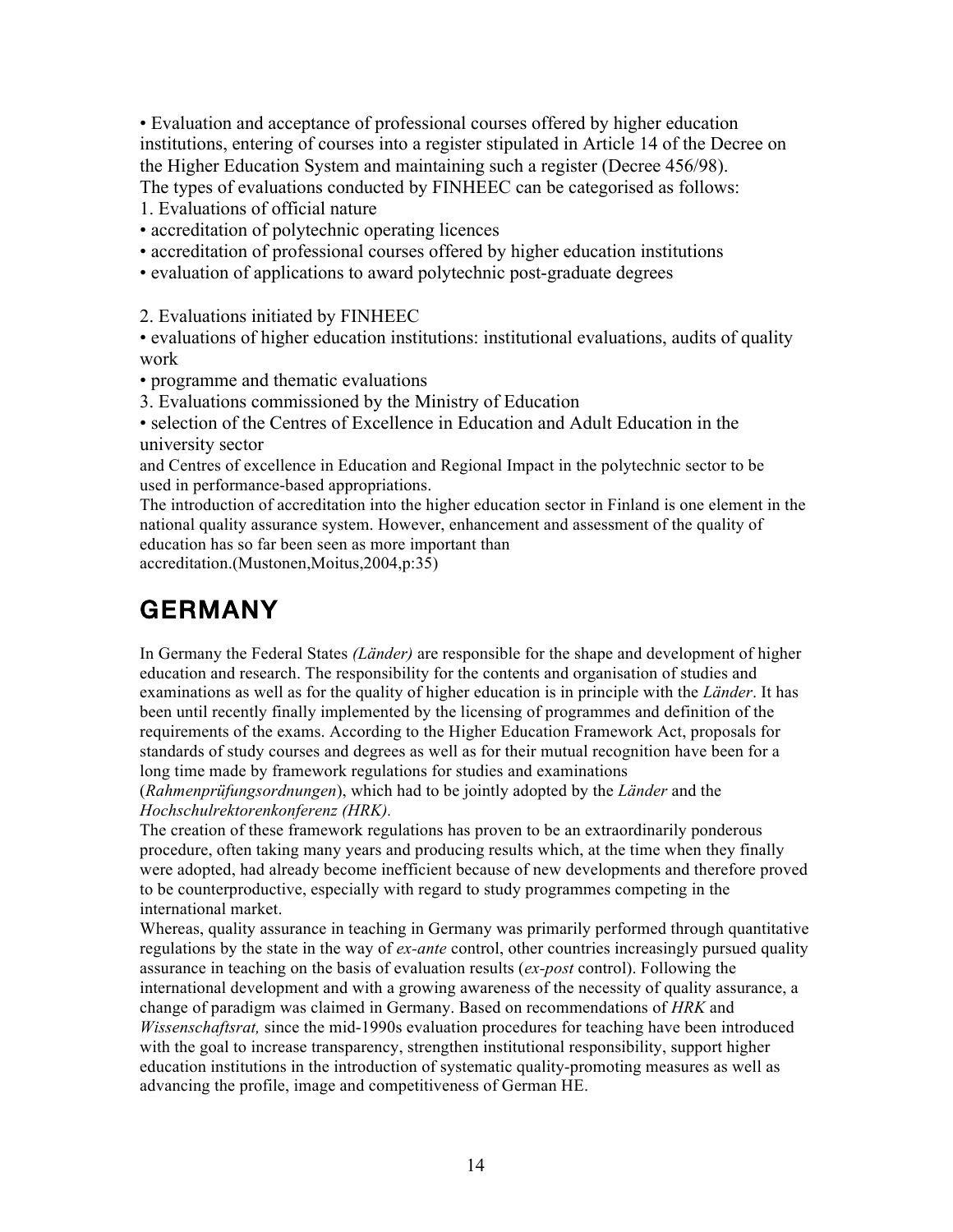Since the beginning of 1998, the HRK runs a three-year national programme to enhance the exchange of information and experiences in the field of quality improvement measures in German HE – the Quality Assurance Project. Moreover, in recent years evaluation agencies have been established on regional level either by the federal states or by associations of universities. Besides the above mentioned activities, a lot of departments in many HE institutions have started evaluation initiatives using different approaches and different perspectives. As a part of the process initiated by the Sorbonne Declaration and advanced by the Bologna Declaration as well as the Prague Communiqué, it has become clear that the structure of studies and degrees in the European Higher Education Area in the future will be shaped by "two main cycles" and that the scientific community will have to play an important role in the field of quality standard development and assurance. The goals are to promote international quality standards, to advance and secure student and graduate mobility, and to improve the employability of graduates on an international labour market.(Uwe Erichsen,2004,p:42-43)

# HUNGARY

The Hungarian Accreditation Committee (HAC) was set up by the Higher Education act in 1993, mandating accreditation of all higher education institutions and all their programmes every eight years. The first cycle (at the time of 89 institutions) took place between 1995 and 2001. The HAC's concept of institutional accreditation was based on the premise that the output of higher education institutions was a diploma or degree, and the content behind the degree was the study programme, therefore it must be the object of evaluation. The institution was seen as the environment contributing to the quality of study programmes. The institutional level, in contrast, was not of equal significance because in the social-historical context in which Hungary found itself after regime change in the early 1990s, there was little experience in institutional management, and institutional leaders were selected based on academic merit. Linked to that, legally declared institutional autonomy was in fact limited, with numerous aspects of higher education legislated and severe financial restrictions imposed both by legislation and the amount of money available and allocated to higher education. Thirdly, there was no internal quality assurance in place at the time.

The accreditation decision by HAC pertained, therefore, to a whole institution, all its faculties, and all its study programmes. Roughly one third of the programmes were given "conditional" accreditation, with defined conditions to be met by a set date, reviewed in a monitoring procedure. Some small, new colleges were also given short-term, conditional accreditation and no institution was closed. There was small number of new institutions requesting preliminary accreditation that had to resubmit their application before being granted their request. In the upcoming cycle of institutional accreditation, beginning in autumn 2004, greater emphasis will be given to the institutional level. Internal quality assurance is in place at all higher education institutions, who send their annual reports, reviewing changes in their institution and programmes as well as quality concerns, to the HAC. The reports will constitute the building blocks for accreditation. A selection of programmes will be reviewed in depth. Whereas in the first cycle, only the accreditation decision and a brief explanation for it, but covering the institutional level as well as the programmes, was published, accreditation reports will now be published in full. The HAC has already launched a pilot procedure in which it evaluates a specific discipline across the board, whereby the same visiting team reviews the study programmes in the given discipline at all institutions in the country within a limited time-frame. The pilot phase, still running at the time of this writing in early 2004, covers the disciplines of psychology and history, and no decision has yet been taken concerning the feasibility of the approach in the future.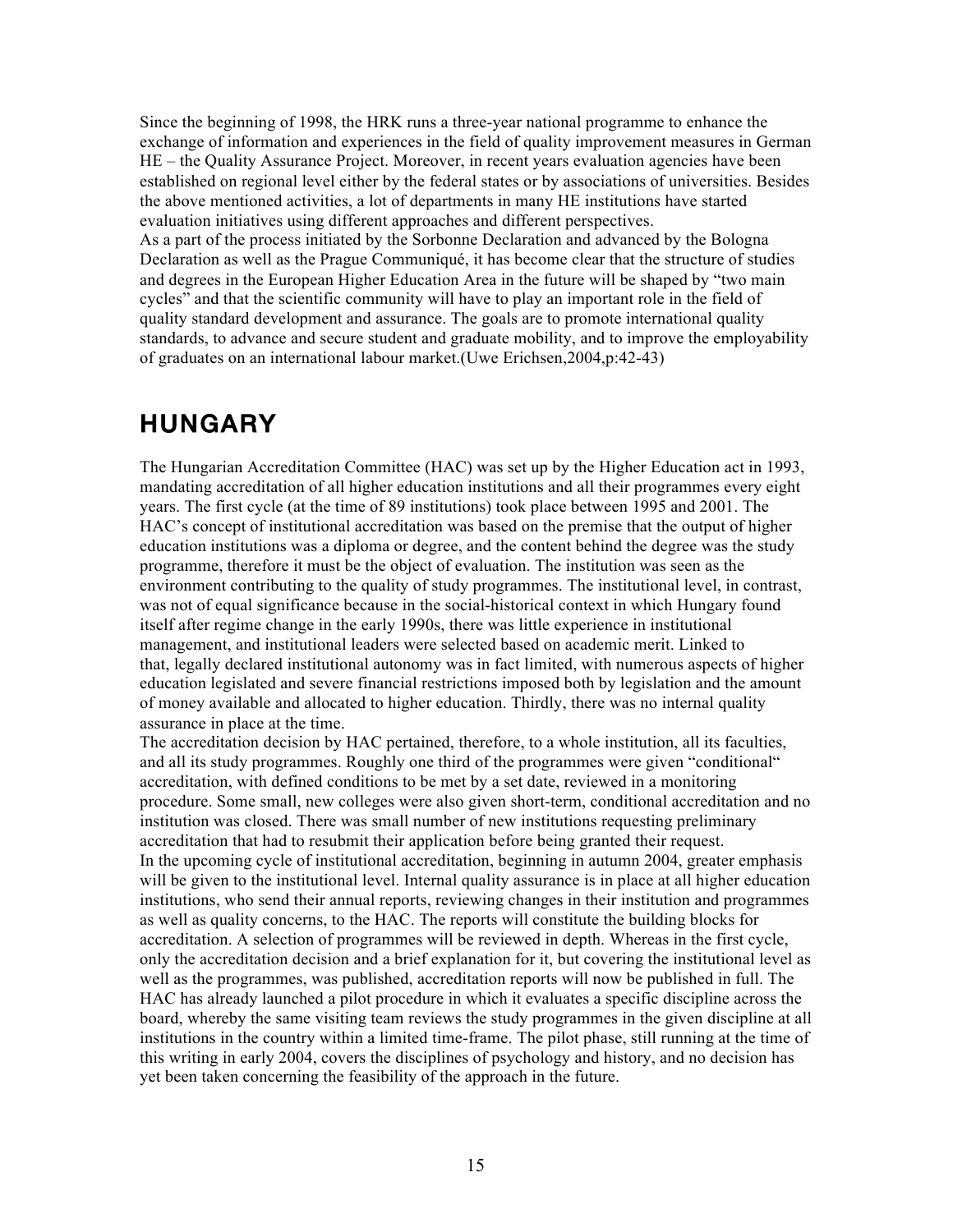The HAC has 30 full members, who are delegated by higher education institutions (the Hungarian Rector's Conference, the Conference of College Directors, and the Conference of Art University Rectors); by research institutes (of the Hungarian Academy of Sciences); and by professional organizations (chambers, unions). There is also one nonvoting student member, as called for by the higher education act of 1993. In addition, several nonvoting members are invited on a permanent basis to fill in for major disciplines not covered by the delegated members. This is necessary, since the HAC works in a multiple-level decision-making structure both in institutional accreditation and separate programme accreditation procedures. The latter involves the preliminary accreditation of new programmes on the national level (initiated by institutions but issued as national qualification requirements in the form of government decrees); the preliminary accreditation of new programmes launched by institutions (based on the national qualification requirement for the given study programme); and the preliminary accreditation of doctoral schools. Moreover, as noted, programme accreditation is also part of institutional, that is expost, accreditation every eight years.

The internal procedure for conducting institutional accreditation (which involves visits by a peer review team sent to each faculty and based on the institution's self-evaluation report) is as follows. The members of the HAC plenum head standing expert commissions for main disciplines or discipline groups. As expert commission chairs they recommend the leaders of the review teams. The review team leaders in turn recommend the members of the team, which may include non-academics. The team is approved by the institution to be visited, and approved by the HAC plenum. In the following cycle of institutional accreditation, students will participate in visiting teams. Another difference between the first and second cycles is that in the former the accreditation decision was made on a grading scale of Excellent, Strong, Adequate, and Not Adequate (with excellent being measured against the international standard), which will be discontinued in the new cycle, leaving only a yes/no decision. In both cycles there was and continues to be Conditional Accreditation (technically a yes decision), either if there were not yet any graduates in the evaluated programme or if weaknesses called for a monitoring evaluation, whereby set conditions must be met by a given deadline. The visiting team produces an evaluation report that is discussed by an ad hoc commission, made up of HAC members representing the disciplines evaluated, with a final accreditation report passed as a resolution by the HAC plenum. Prior to the final vote, the institution is given the report for comments. The final report is published.

The selection of evaluators for programme accreditation, which involves evaluation based on a written application, proceeds as follows. The chair of the relevant expert commission for the given discipline (usually a plenum member) recommends two external evaluators, usually but not always academics. A third evaluator may be called upon if the evaluation is not unambiguous. The HAC has a pool of over 500 peers. The expert commission discusses the evaluations and prepares its recommendation for the plenum, which passes the final decision on granting preliminary accreditation to a new programme in the form of a resolution.

With both institutional and programme accreditation, a HAC decision is an "opinion" given to the Minister of Education, who issues the final decision on accreditation. By law, the Minister must publish his or her reasons for passing a decision that is contrary to the HAC's opinion. Institutions have the right to appeal the HAC's decisions based on legal grounds. The frames of reference for the HAC's decisions are the higher education act; the government decree on the HAC that details the delegation of HAC members and the tasks; the HAC's By-Laws, which include procedures of operation and tasks of the committees; the HAC's Accreditation Requirements; the HAC's Strategic Plan; and its Code of Ethics.

All higher education institutions which applied for accreditation have been accredited (about half for the full eight-year term), and about 70% of the programmes were accredited for the eight-year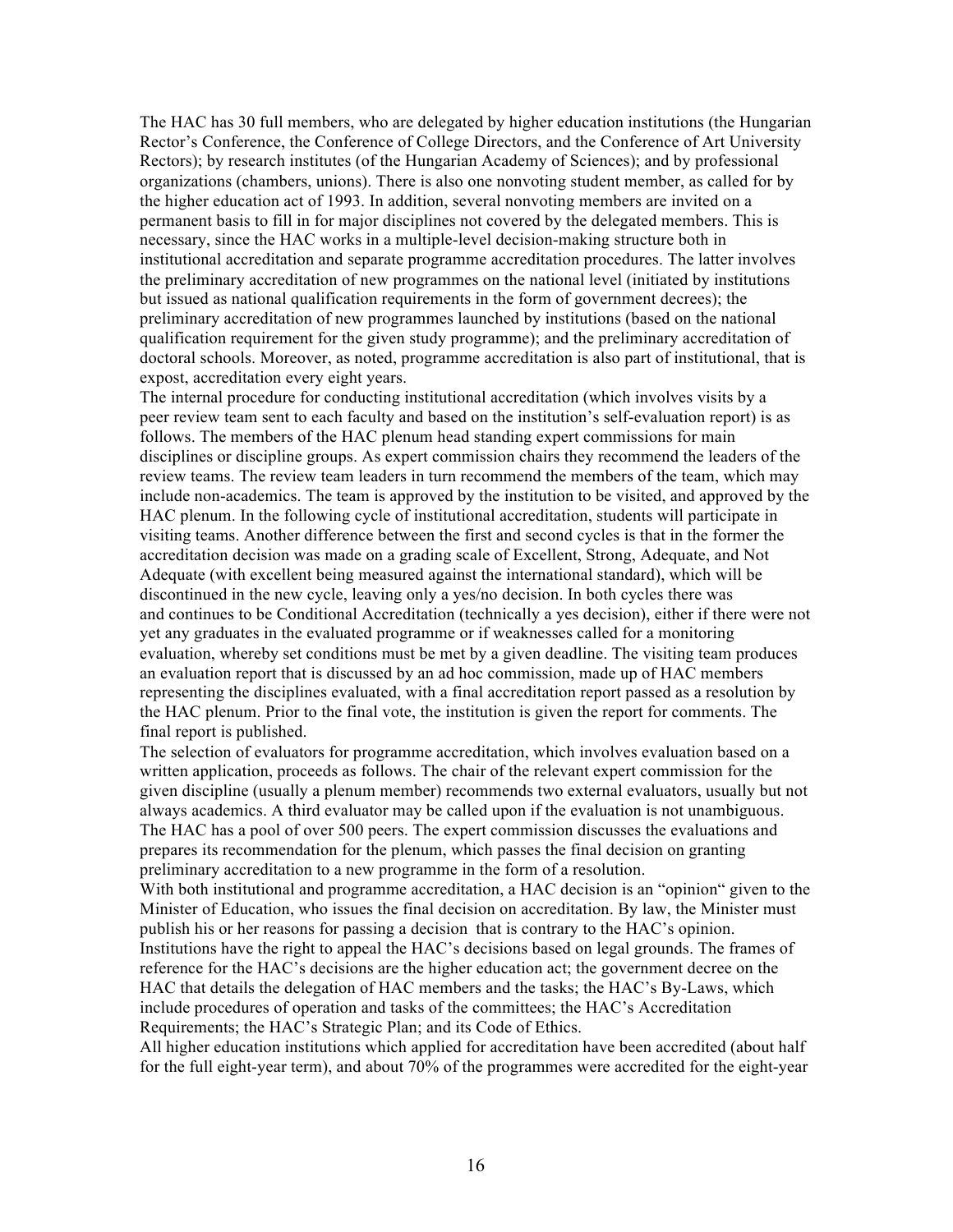term, while less than 1% were closed. Almost all private higher education institutions applying for accreditation were accredited, though some had to re-submit their application. There are now 11 private HEIs in Hungary.

#### **Accreditation in Central and Eastern Europe**

Quality assurance in higher education in CEE countries began with the main aim to protect stakeholders by insuring the quality of higher education in the respective countries. It took the form of accreditation in almost all CEE countries from the start and is now being conducted in all countries.The reasons for this choice have been discussed in detail in the literature, but mainly had to do with the fact that higher education policy-makers, in conjunction with established academics, saw a form of control necessary at the time of regime change, whereby institutions were granted a certain degree of autonomy in exchange for allowing external control of the quality of the education they produced. In the given social-historical context the accreditation structure may have appeared as rigid and, indeed, the practice varies in the different countries. Other reasons for introducing accreditation in CEE countries was to protect stakeholders; to define quality standards and levels; to assure comparability of study programme content and level with those in Western Europe; and in some countries, most notably Romania and Bulgaria, to control the quality of education at proliferating private institutions. A survey showed that all quality assurance agencies professed an orientation toward helping higher education institutions to improve the quality of their education.

All CEE countries have national quality assurance agencies, although Poland until recently had only commissions set up with the voluntary co-operation of higher education institutions of various profiles. In recent years, as the new social structures are taking root, a development toward a more flexible implementation of quality assurance and a relaxation in the legislation can be witnessed. Higher education laws are being revised or new ones passed in several countries. The Central and Eastern European Network of Quality Assurance Agencies in Higher Education was formally established on October 19, 2002 in Vienna as a non-governmental and non-profit organisation. The CEE Network has 18 members from 16 countries. The contribution of CEE agencies to the dialogue on quality assurance in Europe is to define educational and quality assurance strategies in each country; to co-operate among each other to define the needs and expectations for higher education and quality assurance; to channel their opinions to other European players in quality assurance; to participate in European projects in a pro-active way and to initiate own projects in order to arrive and mutually acceptable and comparable standards and methodologies in quality assurance.(Rozsnyai,2004,P:46-48)

# NETHERLANDS

Accreditation in the Netherlands has been introduced in the reform of Dutch H.E. towards the bachelor-master structure. Accreditation is seen as the independent proof that a certain qualitylevel has been reached by a programme.

During the discussions between minister and H.E.- institutions, and minister and parliament, four goals for accreditation have been mentioned:

a.Accountability: politics, public opinion, the "taxpayer" ask from H.E.-institutions to be accountable for what they do with the money the government funds them with. Accreditation is one of the methods to show that quality has been delivered

b. Funding: government has obliged H.E.-institutions to let the programmes be accredited before they will get funded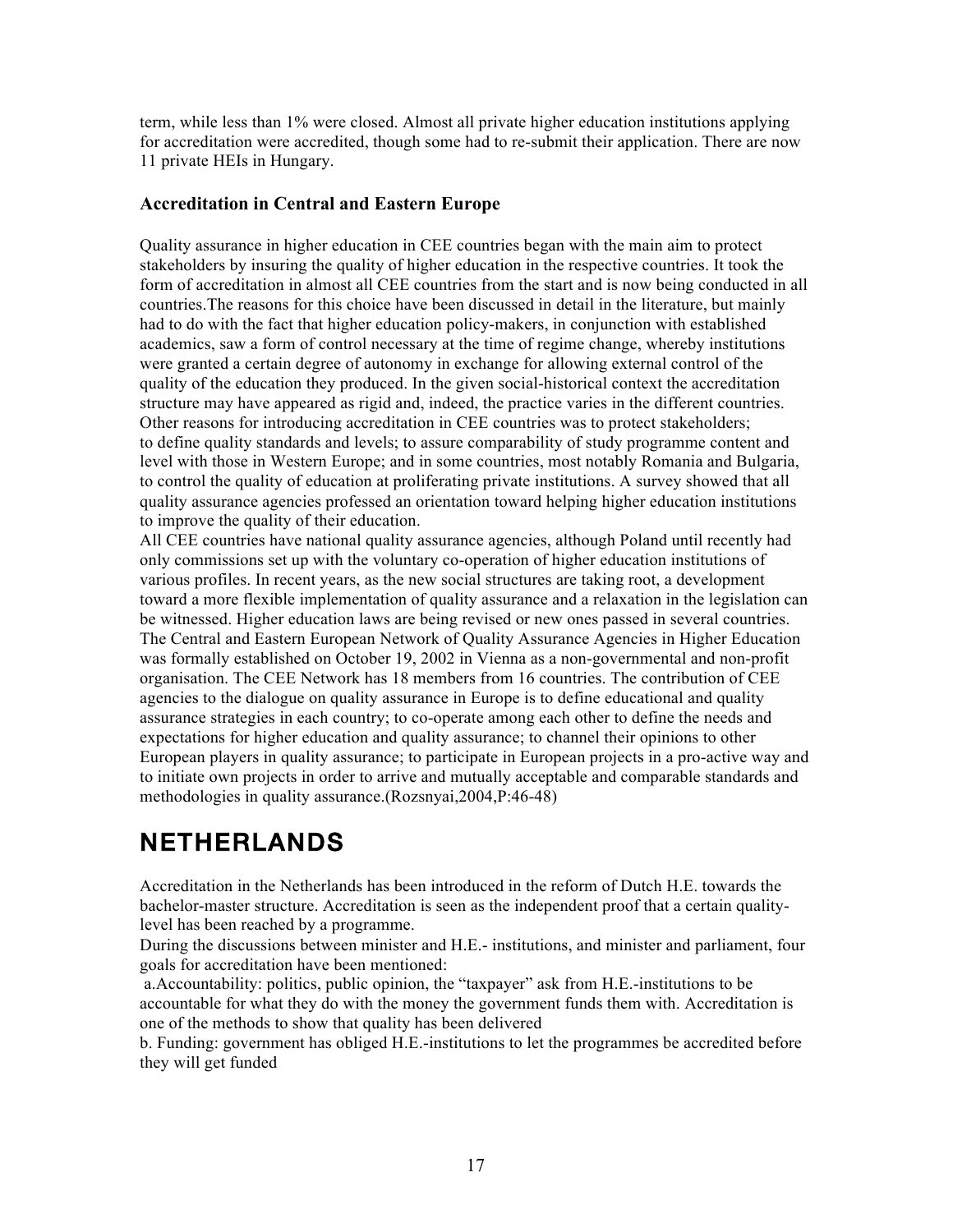c. Mobility-enhancement: if Europe really wants to be the most dynamic and innovative knowledge- economy then Europe should be developed as one labour-market with a European labour- population. One of the essential prerequisites therefore is the enhancement of mobility. Accreditation is one of the possible ways to improve comparability between programmes. d. Information facility: accreditation may be used as a possibility for giving information to students, employers and the public. Of course, students and employers should be able to make a distinction between all different programmes, so for reasons of information only accreditation would not be enough.

2. Much to my surprise, most stakeholders have accepted accreditation as a fact of life in a very short time. Of course, some objections were raised, especially from the universities and one particular political party: they feared that institutions and programmes would only strive for the minimumdemands necessary for getting the accreditation decisions. Eventually, one chose for the following system:

a. Obligatory accreditation: necessary because of the funding-demand, each six years

b. Programme accreditation: two reasons for that:

– A well-known institute should not necessarily execute only good programmes

– Deinstitutionalization of the binary system.Universities were allowed to teach professional programmes whereas universities of professional education were allowed to teach academic programmes (as long as they reach the prerequisites for accreditation of these specific programmes).

c. Accreditation should be developed in line with the well-known and broadly accepted Dutch Quality Assurance system and it should not be developed as a new bureaucratic system parallel with the Q.A.-system. NAO decides on the basis of reports by quality agencies. All programmes that want to deliver degrees acknowledged by the Dutch government and want study-grants for their students younger than 30 years of age should be accredited. This means that all programmes by public as well as private institutions have to be accredited.

d. All accreditation-decisions have to be made public

e. An appeal is possible

3. Netherlands Accreditation Organisation (NAO)

has been established as an independent body in June 2002.

a. Board of three fulltime members and four parttime – fulltime members are three former university presidents, who are resigned from their universities. Part-time members are the former minister of Education, two people with ample experience from industry, and one from the public sector.

b. Budget is 3.6 million euro pro year, which means that programmes only pay a small fee for accreditation – each accreditation-application costs  $2.500\varepsilon$ .

c. Staff of 20 people, ranging from lawyers to experts in all different disciplines

d. The NAO has developed frameworks for:

– The accreditation of existing programmes

– The advising on the perceived quality of new programmes – eventually the minister takes the decision whether or not a new programme may start. These programmes must have had a positive advice by NAO.

– "Registration" of the Quality Agencies of which NAO thinks that they can deliver good and fair reports

– Some specific new programmes, for instance the research-masters and programmes that want to enlarge the period of years a master will take.

4. Starting points

a. Respect for the field of H.E. No one is purposely presenting a bad course. As former participants in the field of H.E., we are convinced that most programmes have a sufficient level to get accredited. We are not the accreditation police!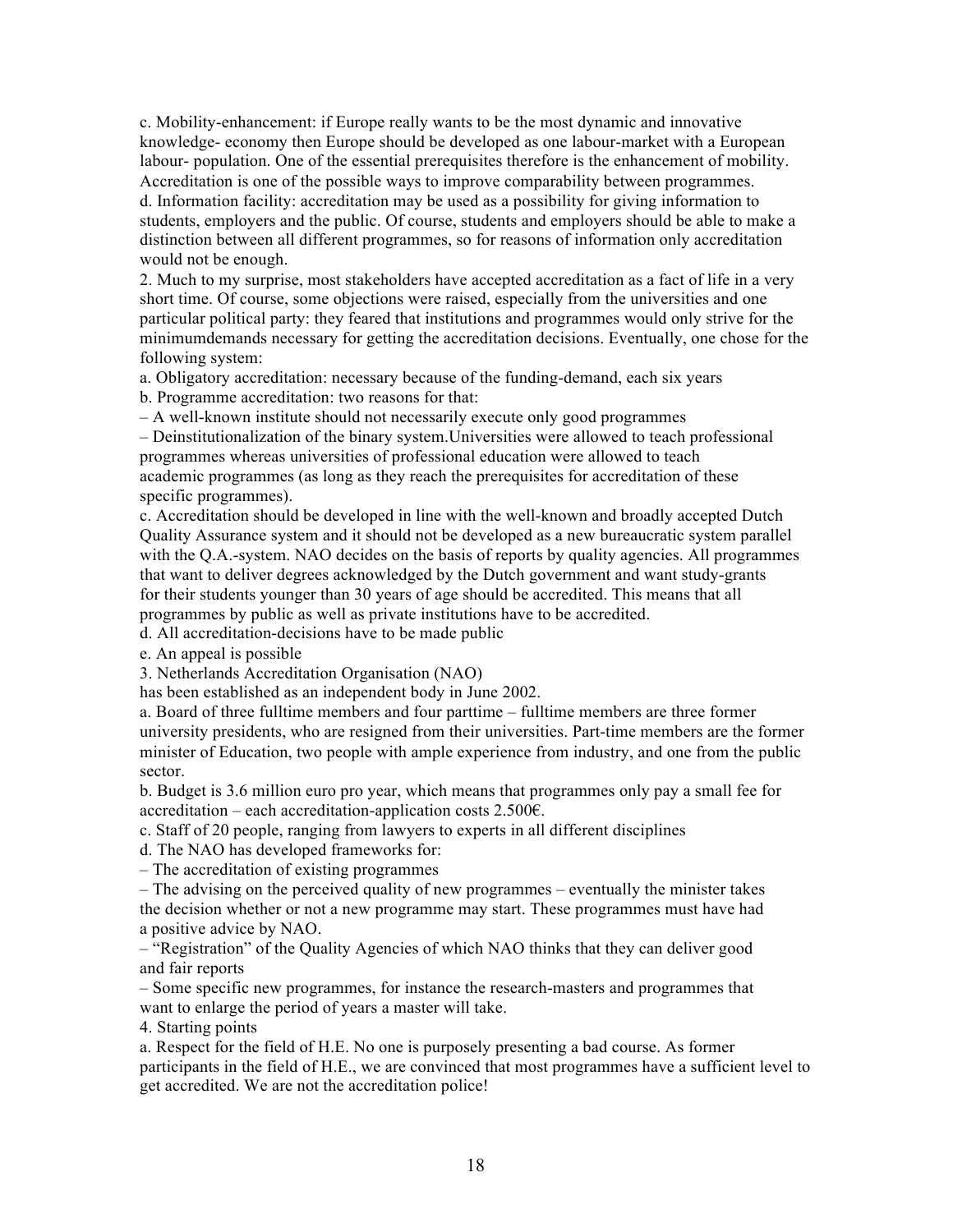b. As close as possible cooperation or alliance with the existing Q.A.-system to keep the improvement- function of the system going.

c. No more bureaucratic burden or high costs. The burden of the quality assurance-system is already high enough.

d. Development of a framework that is compatible to international developments. We want our system and the framework to be in line with the international developments.

e. Close cooperation and dialogue with the institutes of H.E. I strongly believe that the institutions themselves and their staff should have the conviction that accreditation is sound and fair. They are the ones that give the system the necessary legitimation.

5. The accreditation decision is dichotomous, it is either yes or no; in the Netherlands there is no conditional or provisional accreditation. As a result, there are four possible accreditation results: professional bachelor, academic bachelor, professional master and academic master.

Between academic and professional programmes exists a rather clear distinction:

• Differences in aim and goals of the course;

• Differences in content;

• Differences in quality of staff, esp. research experience;

• Differentiation in relationship with the professional field: very strong in the professional orientation, weaker in the academic orientation.

#### **The Accreditation Process**

6. Accreditation is based on an application by an institution. The basis for the accreditationdecision is a report by an external panel. The report has to be based on the accreditationframework, developed by our accreditation organization.

The external panel has to be appointed by – preferably – a registered Quality Assurance Agency. Up till now, five agencies have applied for registration and three applications have been rewarded.

We have judged the agencies on 5 points:

a. The organizational and financial independence;

b. Their competence to compose panels of the required quality and diversity;

 c. Their guarantees of the independence of the members of the panel and their way of conducting the evaluation-process;

d. The operationalisation of the NAO-framework;

e. Their competence to compose a domain-specific framework for validating the specific course. Each institute or program is free to select an agency. They may do this on the basis of the price, proven quality, or method of executing the process. By and large, you might say this is a strategic decision following the choice for a profile a programme has made.

7. Let me elaborate on the composition of the panel. We demand:

• Disciplinary expertise;

• Educational expertise;

• Audit expertise;

• A student;

• International expertise or knowledge of the international developments in the field (where appropriate);

• Professional expertise/expertise from the professional field (where appropriate).

Of course one person may combine several expertises, but we obliged a panel to be composed at least of 4 persons (of which one is a student). This is called the GOD-criteria: Gezaghebbend, Onafhankelijkheid en Deskundigheid – Authority, Independence and Expertise.

8. The panel will execute their work on the basis of:

• Desk research: a thorough examination of a programme's self study, self-evaluation or management review;

• Site visit of two days, in which they will see the programme management, teaching staff, students, facilities, the examinations, final theses and if appropriate alumni and employers.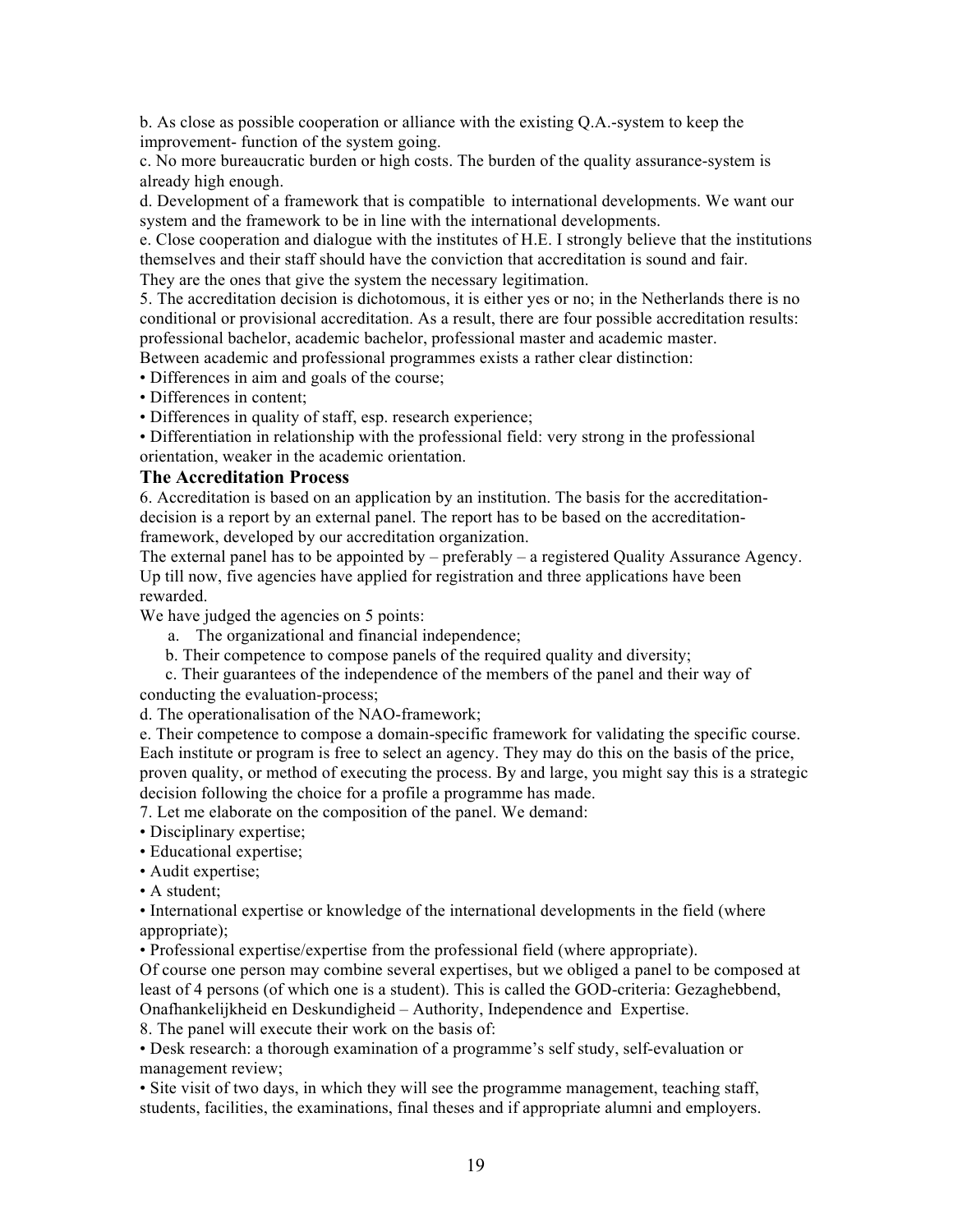The judgement must be presented to staff and management, who – hopefully – will use the report to improve the course-quality and to apply for accreditation by NAO.

9. The NAO-framework

The framework has been composed of 6 subjects, 21 aspects and 30 criteria. Deliberately, they are made open, so that programmes themselves, the panels or the quality assurance agencies are able to operationalise them on the basis of their needs and wishes. Of course, the report that is part of the application must explain how the criteria are operationalised. Generally, the Q.A. use a general framework (which they presented to us during their application for registration), but they are completed with domain-specific criteria.

The subjects have to be judged as sufficient or not sufficient. In order to receive a positive accreditation all six subjects must be judged as "sufficient". Each subject consists of a number of aspects, varying from two to eight. These aspects have to be judged on a four point scale: insufficient, sufficient, good or excellent. This has been done to find "best practices" and to give the panel the possibility to weight the different aspects. An "insufficient" on one aspect may be countered by a "good" or an "excellent" on another aspect, so that the subject itself might be valued "sufficient" after all. Panels have to give an argumentation for their judgements on aspects and subjects.

10. Special features

a. Extraordinary elements of quality. These may be part of the accreditation report, although they don't have any influence on the accreditation outcome: it is an extra.

They may be for instance:

• Pedagogical system (for instance Problem Based Learning);

• Internationalization (composition of staff and students);

• Excellent relation with the workfield;

• Excellent quality.

Also, these special features have to be judged by a panel, in order for the NAO to validate the claim from the institute or programme.

11. International relations

a. From September 3, 2004 onwards, NAO is to be the accreditation organization for the Flemish part of Belgium as well. An agreement between the two governments has been reached.

Netherlands Accreditation Organization will be the Dutch-Flemish Accreditation Organization. Two more full time members of the board, four more part-time members; staff will be enlarged with nine more people. The H.E.-systems in Netherlands and Flanders look largely the same, but there are differences, which have to be taken into account in the frameworks and the procedures.

b. ECA: officially founded in Cordoba, November 2003.

– Goals: to understand and improve each other's stand on accreditation to get "mutual recognition" of accreditation decisions.

– Membership: officially recognized agencies that work with accreditations or accreditationlike procedures:

Germany: Akkreditierungsrat and organizations that have been recognized by the Akkreditierungsrat

Austria

Switzerland

Ireland: HETAC

Norway: NOKUT Spain: ANECA

Netherlands/Flanders: NVAO

– Five working groups: "mutual recognition", "common framework of qualifications",

"publication of accreditation results", "Ministers' conference in Bergen", and "development in the field of accreditation".(Dittrich,2004,P:55-58)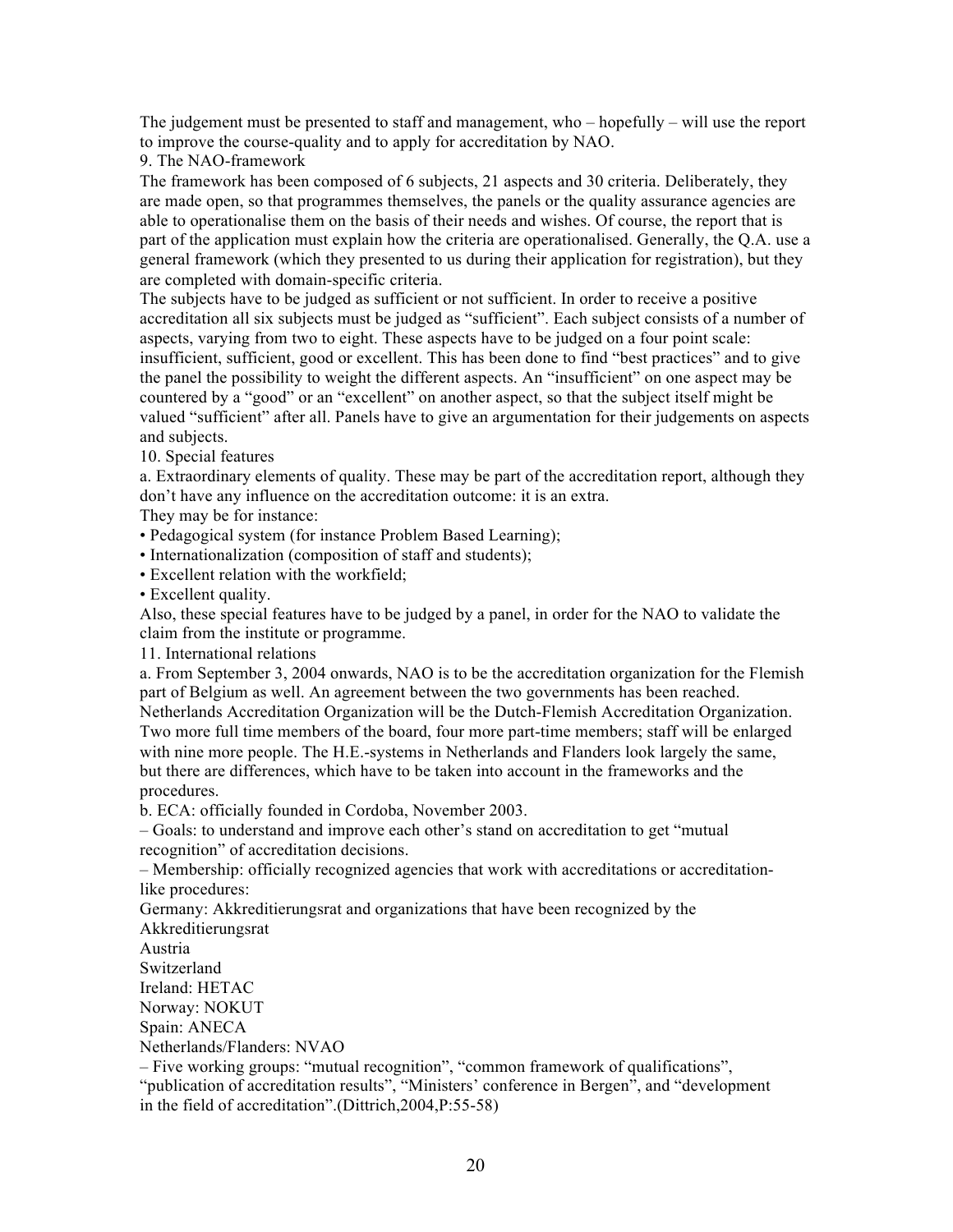# **Denmark**

Denmark like Hong Kong is a small country. But Denmark like Hong Kong also has strong ambitions that smallness shall be compensated by its higher education system being at the elite international level in terms of the quality of teaching and research. The period of a formalized approach and framework for quality assurance in Denmark, however, is only a decade old. Danish Higher Education Institutions did not till the very late 1990s have any very strong tradition for giving a priority to quality assurance of teaching and learning. On the contrary especially the university level institutions were securely based in the Humboldtian idea of the university mission to be first and foremost research. Accordingly the search for established and operational internal systems of quality assurance in the universities would by 1992 have been a very futile one. However, in 1992 the Danish government as one of the first countries in Europe decided to set up a national system for external evaluation of higher education.

The Danish Centre for Quality Assurance and Evaluation of Higher Education (The Evaluation Centre) was established with the mandate to evaluate all higher education programmes at university and non-university level at a regular and systematic basis. The establishment of the Evaluation Centre was a reflection of many and varied interests, trends and experiences. In the 1990s evaluation became a serious issue within educational policy. Evaluation came to be regarded as the natural consequence of parallel developmental trends in higher education, in Denmark as well as in many other European countries.

During the 1990's systems of external evaluation of higher education have been established in almost all European countries. First the Evaluation Centre and now EVA have played a major role in advancing cooperation between national systems. These have despite their differences a common methodological core and have provided a focus on quality, transparency and accountability of higher education in Europe. An important step forward was the European Pilot Project; a large scale quality assurance exercise initiated by the EU commission and conducted in1994-95 in 18 European countries. The Evaluation Centre in cooperation with the French agency, CNE, was responsible for the project and could in a later report conclude that the various national systems had each their individual character reflecting national tradition and culture of higher education, but at the same time they shared the same basic methodological approach. All national systems based thus their evaluations on self-evaluations, site visits by panels of experts and public reports.

However, the last few years have shown that there is a need for change and convergence of the systems of European quality assurance. The need for change is to a large extent related to internationalisation The international changes affecting higher education are a growing international market for higher education, transactional education and a need for recognition of degrees due to graduate mobility (Campell and van der Wende 2000). The Bolognadeclaration can be viewed as a European response to these developments. In relation to quality assurance all the countries, which have signed the Bologna-declaration of June 1999 commit themselves to "the promotion of European cooperation in quality assurance with a view to developing comparable criteria and methodologies".

In several European countries including Denmark a distinct debate has taken place after Bologna. The declaration is the expression of a serious attempt to harmonise the national systems of higher education. Briefly expressed the aim of the declaration is to stimulate a European system of further and higher education that in the terms of quality assurance solves the challenges of transparency, compatibility, flexibility, comparability, and protection. The Bologna process has turned out thus to be a remarkable catalyst for a faster development in the European debate on internationalisation of higher education and quality assurance. Thus a number of investigations and mappings of this problem area is under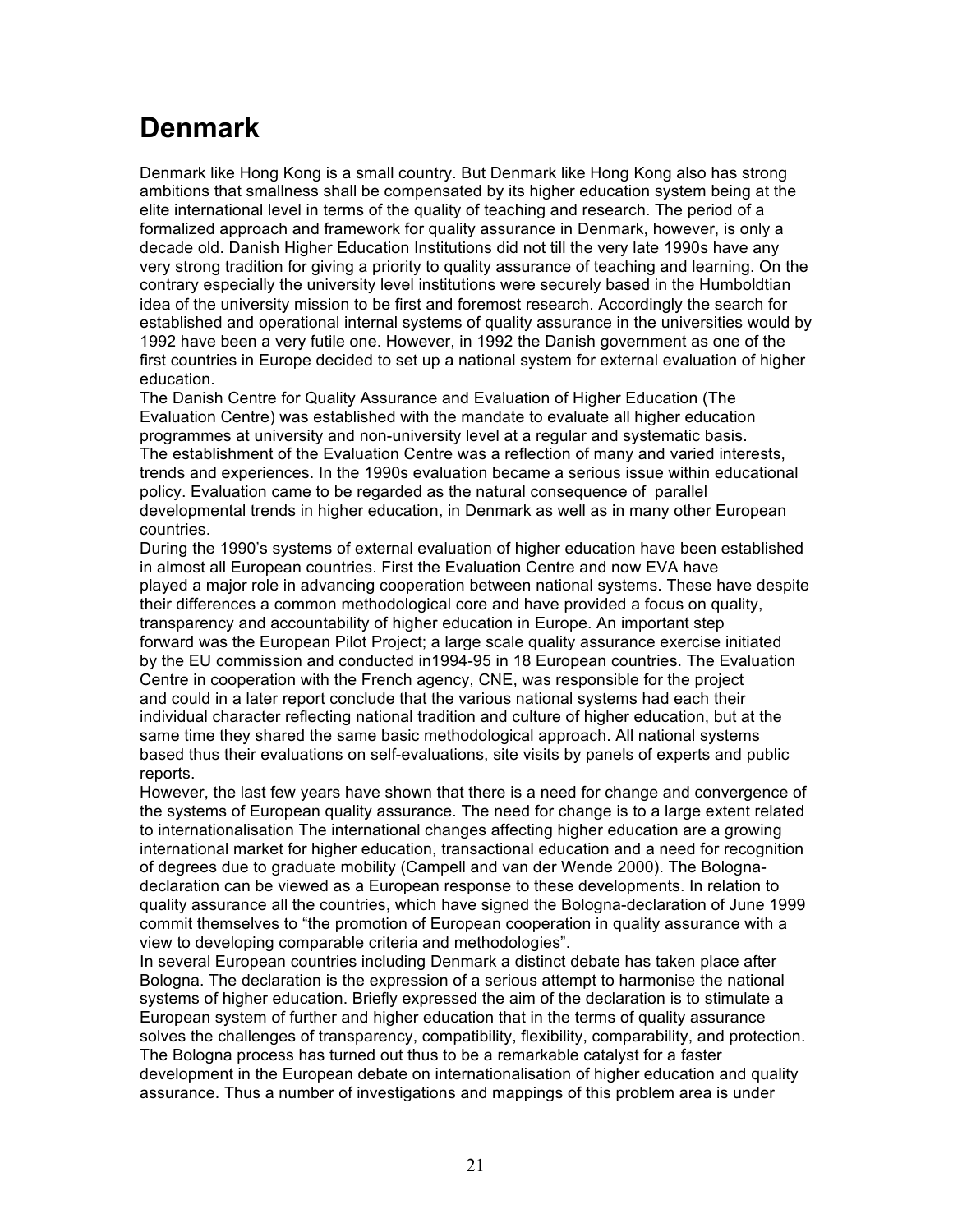way. One important framework is the established European Network of Quality Assurance (ENQA). The idea for ENQA was born out of the common experience of the European Pilot Project, which demonstrated the value of sharing and developing ex15 perience in the area of quality assurance across the member states of the Union and beyond.

The idea was given momentum by the Recommendation of the Council of Ministers that followed publication of the Project's final report, and which has provided the opportunity for the Network venture to be brought to its present state. However, it is not least remarkable that European universities and especially their organisations have taken upon themselves a very active role in relation to the Bologna process. This active role is no doubt more than anything fuelled by the recognition of many universities that they are in a market place of higher education and that market value is linked to stamps of recognition, certification and accreditation.

The problem with the Bologna process, however, may well be that it propels the Danish and other European governments towards a common solution in formal terms for which there may be little basis in the realities of national strategies towards quality assurance. One of these realities may be linked to the remarkable growth in recent years in the fields of transnational education and of what is termed new means of delivery: Distance education programmes, branch campuses, franchises and more.

The identification of relevant strategies is going to be a challenge in the near future. A list of possible scenarios could include:

 *National strategies* with an emphasis on regulation of importers or exporters of education.

 *International or regional strategies* based either on supra national quality assurance or on meta recognition of established national agencies.

 Multi*-accreditation* implying either international recognition of national evaluation organisations and education structures or national recognition of a foreign organisation as accreditors

One very important perspective for Denmark is that the existing well-established system of external quality assurance must now be reinterpreted in the light of the trend towards accreditation procedures. It is of course possible to argue that accreditation is a process that in methodological terms equals that of evaluations and quality assurance as practiced by most European systems. However this misses the point that accreditation is basically a process based on clear and predefined standards or criteria and that at the end of the process a yes or no given to whether quality meets these standards. In that specific sense there has been in Denmark as in the other Nordic countries little previous experience. In 1997 many Ministers of Education in Western European countries received a letter from the chairman of the National Committee on Foreign Medical Education and Accreditation in the US: The letter said that the medical programmes in these countries could not be recognised by the US because of a lack of an accreditation system.

The Evaluation Centre drafted a reply to the Americans presenting the Danish evaluation system. The US reaction was a dismissal of the Danish efforts as not compatible with accreditation as understood in the US sense. The issue was eventually solved after more transatlantic exchanges. But the example illustrates that in the age of internationalisation of higher education the pressure on small countries such as Denmark and Hong Kong is strong to make their quality assurance systems visible and compatible in a wider regional and global context. Certainly this constitutes the major challenge for the Danes in the coming years.(Thune,2001,p:1&p:14-16)

# **Vietnamese**

Although Vietnam has millennia of experience with higher education, its systems have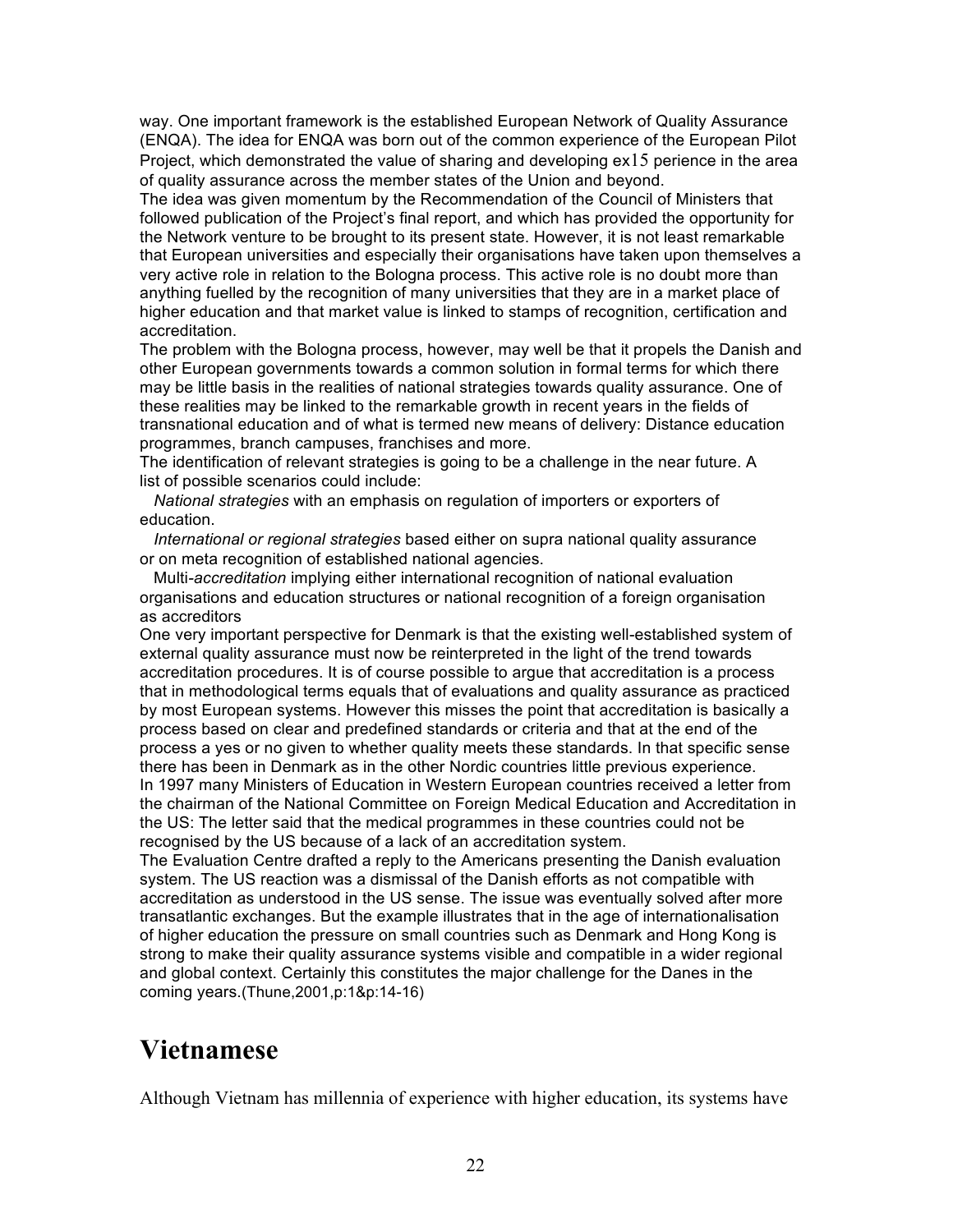been totally redesigned twice in the last 200 years. Now comes the third reorganisation, based in the on-going renovation ('doi moi') of the country's social organisation so as to fit into a socialist market economy. In such conditions, with meagre resources but a high commitment to education, western 'quality' systems retain a freshness that might no longer be felt in more developed market economies. Therefore, Vietnam is now considering an opportunity to choose among alternatives, which have already been worked through and evaluated by developed countries, seeking to combine effective methods from different systems.

The first stages of university redesign have produced two national universities, one in Hanoi (VNU–Hanoi) and one in Ho Chi Minh City (VNU–HCMC). These National Universities make an especially interesting case, because they have been granted a significant measure of autonomy by being placed directly under the prime minister of Vietnam's government. This arrangement puts the universities into a position favourable for influencing the organisation and development of the entire tertiary education system in Vietnam for purposes of quality assurance. The accreditation system could eventually include all of the 153 universities and colleges in Vietnam, and it currently counts more than 50 members, all of which are universities.

During the past several years, one of the research institutes at VNU Hanoi, the Centre for Education Quality Assurance and Research Development (CEQARD), headed by one of the two vice-presidents of the entire university, has been engaged in an extensive qualityassurance project, which it undertook after submitting a winning research proposal to the government. This project has already produced an agreement among Vietnam's leading universities to engage in evaluation based on nine subject categories, which are articulated by 43 evaluative criteria. Most of the nine subject categories will be familiar to educators who have been engaged in various types of quality assurance and accreditation. They include evaluation of institutional governance, staff, students, teaching and learning, research, facilities, finance, consultancy and technology transfer, and international relations. Only the last two areas might require some special explanation. They are rationally included because the dissemination of technology is of critical importance to a developing economy. Relationships with educational and technological contacts outside Vietnam, especially with donor nations, are critical to the speed of reorganisation for which Vietnam is increasingly prepared. The nine areas of assessment and the 43 specific criteria for evaluation have been carefully worked out and agreed upon in the context of quality initiatives being developed in universities throughout Vietnam. Moreover, they appear to fit well into discussions of quality assurance being conducted in Southeast Asia generally, largely through the new ASEAN University Network (AUN) organisation of Chief Quality Officers. These officers have been appointed by seventeen ASEAN universities pursuant to the 'Bangkok Accord on AUN – QA,' which was adopted in November, 2000. The Accord has, as its ambitious goal, the construction of 'standards and mechanisms for quality assurance in higher education, which could consequently lead to mutual recognition by member universities' (this comes from the Bangkok Accord cited above). This would presumably allow students to transfer freely among the member universities, at least insofar as academic qualifications are concerned. The Bangkok Accord was adopted by AUN's board of trustees, and it therefore provides a great deal of momentum at this point. (Phuong Nga, McDonald,2001,p:1-2)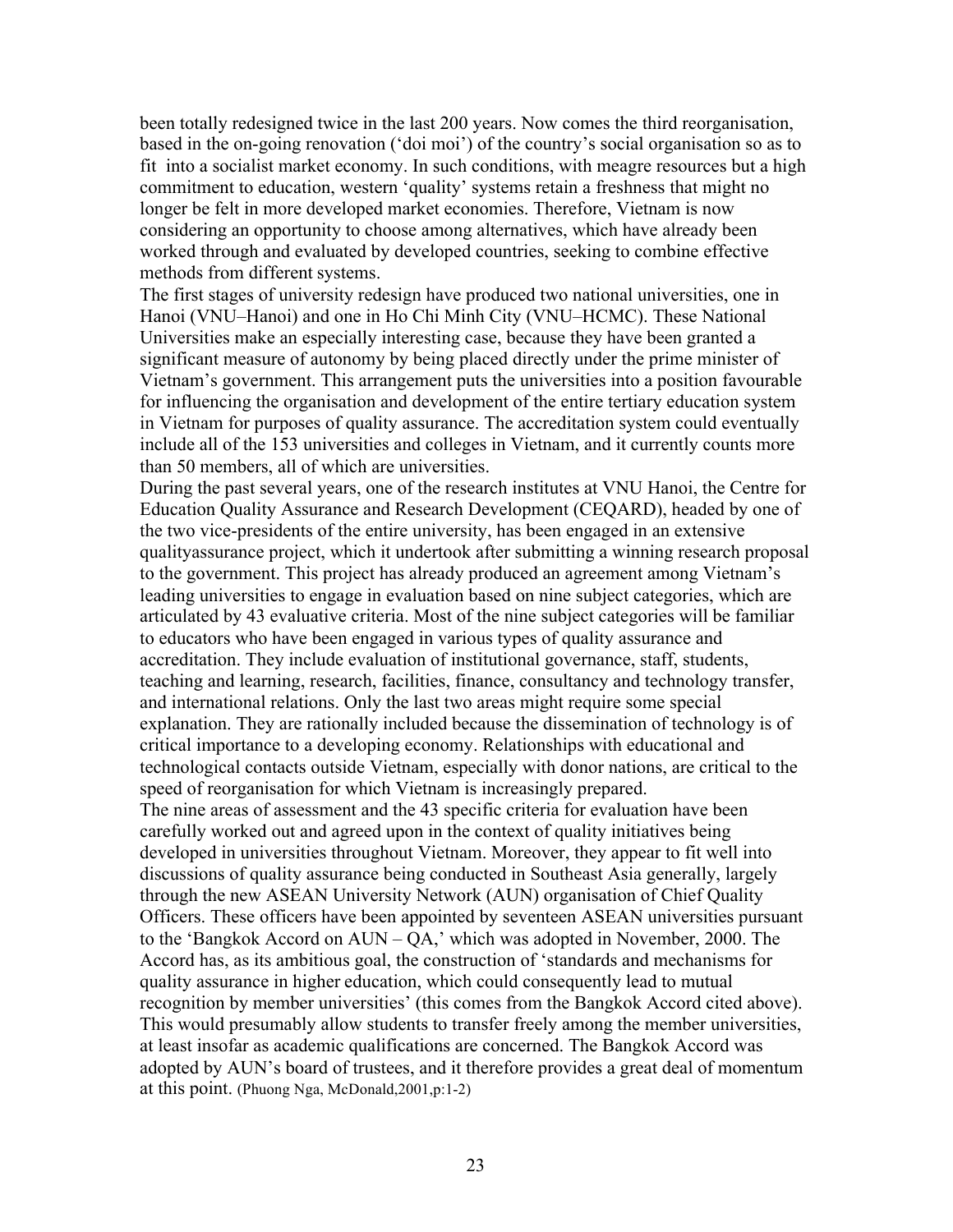### **India**

The Indian higher education system has inherited many regulatory mechanisms from the British legacy of higher education. While the regulatory mechanisms have ensured satisfactory functioning of the system with unprecedented quantitative expansion, raising the standards of higher education could not be achieved. With 259 university-level institutions, more than 10,750 colleges, 8 million students, and 400,000 teachers, India has one of the world's largest higher education systems. While the numbers may look impressive, they cover only 6 percent of the relevant age group, and 88 percent of student enrollments are in undergraduate education. Ensuring the quality of education provided to this small percentage is vital to the success of the nation.

The situation gets further complicated with colleges taking a lead in undergraduate education and the affiliating system that loosely connects the colleges and universities. Most Indian universities are of the affiliating type where the affiliating university legislates on courses of study, holds examinations centrally on common syllabi for its affiliates, and awards degrees to successful candidates. With the larger affiliating universities having more than 400 affiliated colleges, the academic leadership provided to affiliates has come under severe criticism. Many of the preconditions that ensured educational quality, while granting affiliation to colleges, have now been either ignored or soft-pedaled, with the result that many substandard institutions have come into existence, with the possibility of many more to come.

The growth of private initiatives has also increased the concern for quality. To increase access to education, India has encouraged private initiatives. The government-run colleges are few, and privately managed trusts or societies have founded the greater number of colleges—about 70 percent of the total. Most of the private colleges established before the 1980s get more than 95 percent of their financial support from the state government, and they are called grant-in-aid colleges. With limited resources, government could not extend financial support to the private initiatives established after the 1980s. These colleges run on student fees, and they are known as self-financing colleges. Though self-financing, they have to comply with the rules of the government and the affiliating university. The growth in the number of self-financing colleges adds to the pressure on the affiliating universities. The direct public expenditure on the public-funded institutions, the high fee structure of the self-financing colleges, and the substandard facilities available in some of these institutions have raised the question of "value for money" and hence the need for an effective mechanism for quality assurance. Accreditation by an autonomous body was seen as an appropriate strategy for quality assurance. Consequently, as a part of its responsibility for the maintenance and promotion of standards of education, the University Grants Commission (UGC) established the National Assessment and Accreditation Council (NAAC) in 1994.

The methodology is in line with the international trend—a combination of selfevaluations and peer review based on predetermined criteria for assessment. It is a voluntary process, and the final outcome of the process is an overall grade on a fivepoint scale and a detailed assessment report, valid for a period of five years. Both the grade and the report are made public. Although the NAAC has the provision to do both institutional and departmental assessment, during the first cycle, institutional accreditation has been promoted consciously. By the end of 2001, the NAAC has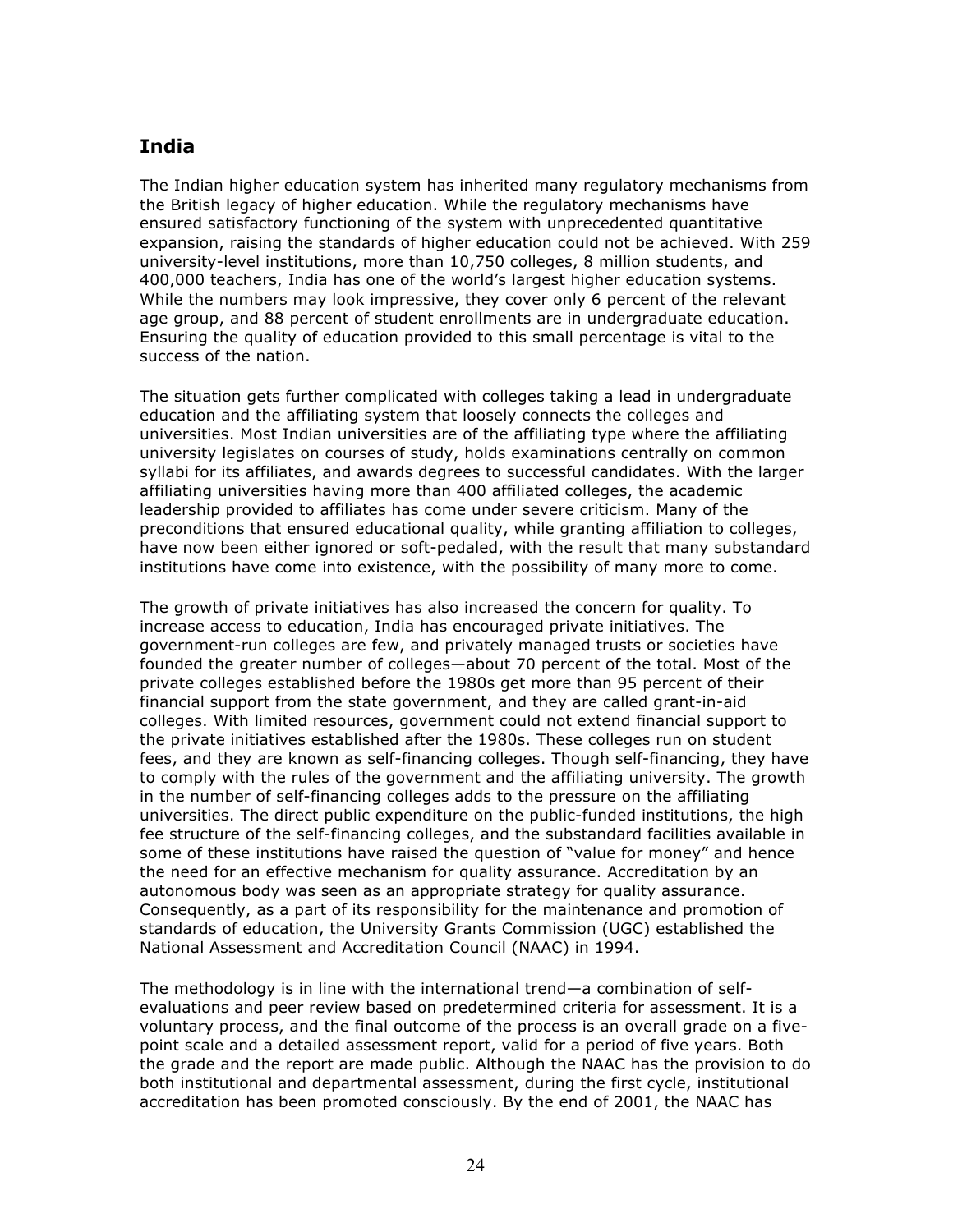assessed around 200 institutions of higher education, and it recently conducted a study to analyze the impact of accreditation on the institutions of higher education.(Stella,2007,p:1-2)

### **Islamic Republic of Iran**

Major global changes have influenced higher education systems (HES) around the world to be more responsive to local needs, national concerns and global issues. In this context, the HES need to be accountable and consider rapid policy changes to meet the realities of the changing world. Different countries have responded differently to this need by designing, developing and implementing quality assessment (QA) frameworks at the institutional and national level. For instance, almost all European countries have established national systems for the assessment of quality in higher education and. Toward this end, developing countries have been also attempting to build capacities for continuous quality improvement and accountability.

In Iran, such attempts started a decade ago. Research and experimentation in program and institutional quality assessment in higher education begun in 1996 . First, a pilot project in departmental self-evaluation(SE) was introduced.Based on the impact of the pilot project, the SE has been implemented across the university departments in Iran. However, implementation of subsequent external evaluation process has been slow. Since then efforts have been made to build capacity for quality management and assessment (QMA) at the institutional and national level. Results at the institutional level have been satisfactory, however, a national QMA system(QMAS) has not been realized yet. The question is " What are the factors which have caused delay in implementing such a system?" To answer this question, in the first part of this paper, the stages of building a (QMAS) in Iran is reviewed. Then, in the second part of the paper, problems of organizing and reporting self-evaluation and external evaluation in Iran are investigated. Furthermore, factors which have been considered as impediment to the organizational development of the QMAS are analyzed.

Based on the experiences of different countries (Brennan and Shah, 2000), the process of building a quality management assurance system within a national higher education system, may be divided into six stages Bazargan (2004:154). These stages are as follows:(1) reflection on national needs for the QA and the trends of evaluation and accreditation around the world;(2) conducting pilot studies and experimentations in relation to the QA;(3) conceptualizing about an appropriate QA system(QAS) for the country;(4) developing a sense of ownership for the QAS among faculty members, higher education managers and promoting the evaluation culture;(5) organization development for the QMAS; and (6) implementing the quality assessment mechanism.

Toward analyzing the process of building the QMAS in Iran, it would be helpful to mention that higher education system in Iran is divided into two major sub-systems: a) medical university system(MUS) and ,b) comprehensive higher education system.The MUS is under the Ministry of Health and Medical Education and the comprehensive higher education system is under the Ministry of Science, Research and Technology.

Implementation of the first stage of building a QMAS started in 1995.Through a comprehensive review of literature of evaluation and accreditation, a report was prepared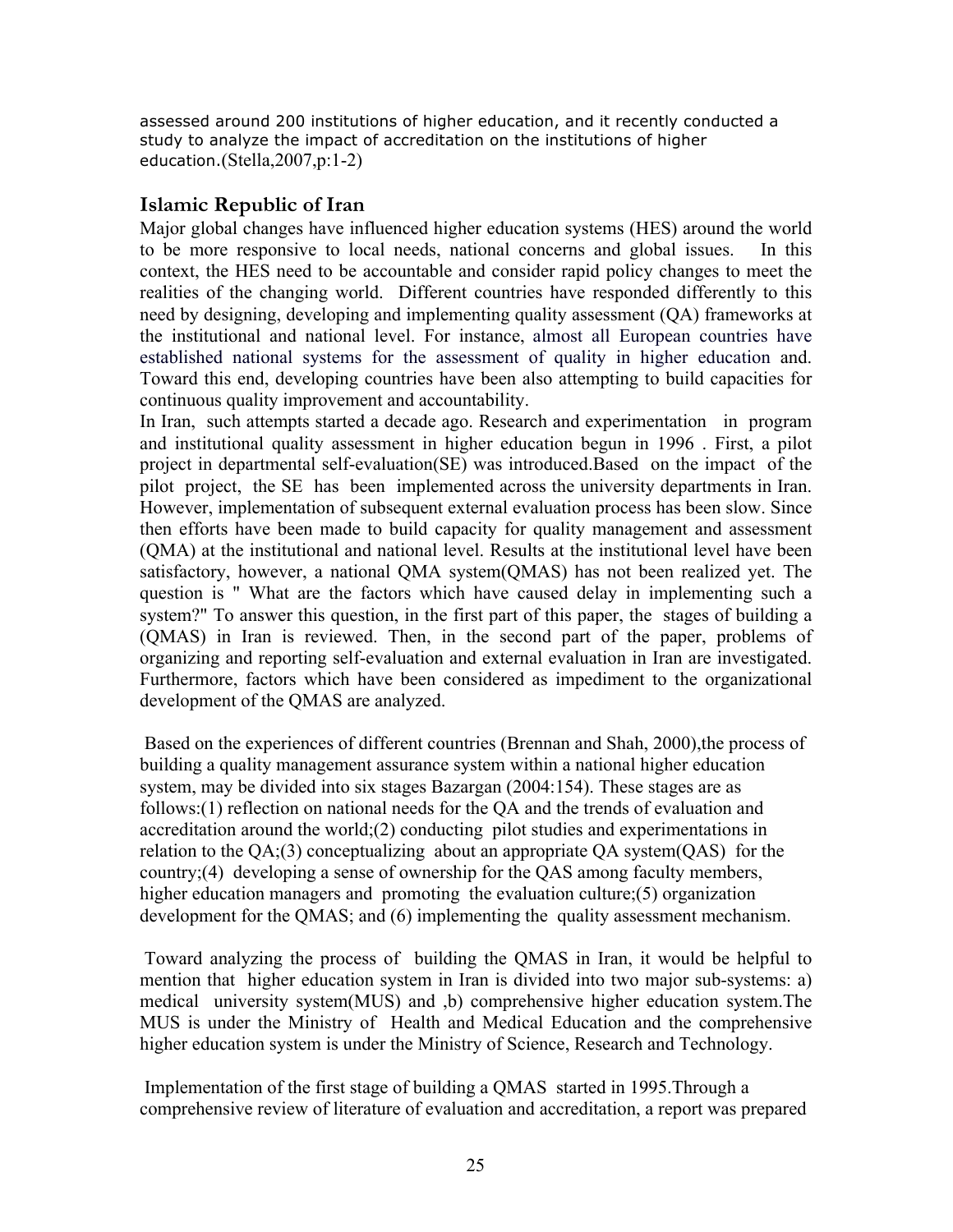about application of educational evaluation in higher education and quality assurance practices(QAP) around the world(Bazargan,1995).This report was presented at a national seminar on higher education and attracted the attention of academics. The MUS was emphasizing the need for strengthening institutions of higher education through a quality assurance system.

The second stage of building the QAS was implemented in 1996. At this stage, on the basis of recommendations of the QAP report, a pilot self-evaluation project was prepared and implanted in the medical sciences universities(MSU). Six MSU departments conducted collegial self-evaluation in 1997. Based on the findings of this pilot project, a local version of self-evaluation process was developed which includes 12 steps. These steps have been already reported and are in use since then Furthermore, the results of the pilot project was so impressive that all the medical universities in Iran decided to implement self-evaluation voluntarily in 1998 -1999. Gradually, the experience of selfevaluation in medical education was transferred to the comprehensive universities. As such, the department of agricultural education and extension at the University of Tehran volunteered to conduct the SE process.

The third stage of building the QAS was activated when the evidence from research projects and pilot self-evaluation projects conducted at the departments, were analyzed. These evidence indicated that the process of self-evaluation made a very impressive impact on faculty participation in enhancing departmental quality. In this context, in 1999 the Iranian Educational Research Association (IERA), held a national seminar and analyzed the impact of self-evaluation on enhancing the quality culture at university departments. As a result, the seminar recommended a quality assurance model for higher education in Iran that includes a collegial self-evaluation process followed by an external review. This event attracted the attention of authorities at the ministerial level. Then, during preparation of higher education section of the  $4<sup>th</sup>$  five-year national development plan, special emphasis was given on the implementation of the QAS through allocating financial resources.

The third stage of building the QAS was activated when the evidence from research projects and pilot self-evaluation projects conducted at the departments, were analyzed. These evidence indicated that the process of self-evaluation made a very impressive impact on faculty participation in enhancing departmental quality. In this context, in 1999 the Iranian Educational Research Association (IERA), held a national seminar and analyzed the impact of self-evaluation on enhancing the quality culture at university departments. As a result, the seminar recommended a quality assurance model for higher education in Iran that includes a collegial self-evaluation process followed by an external review. This event attracted the attention of authorities at the ministerial level. Then, during preparation of higher education section of the  $4<sup>th</sup>$  five-year national development plan (2000-2004) , special emphasis was given on the implementation of the QAS through allocating financial resources.

The third stage of building the QAS was activated when the evidence from research projects and pilot self-evaluation projects conducted at the departments, were analyzed(Bazargan,2001). These evidence indicated that the process of self-evaluation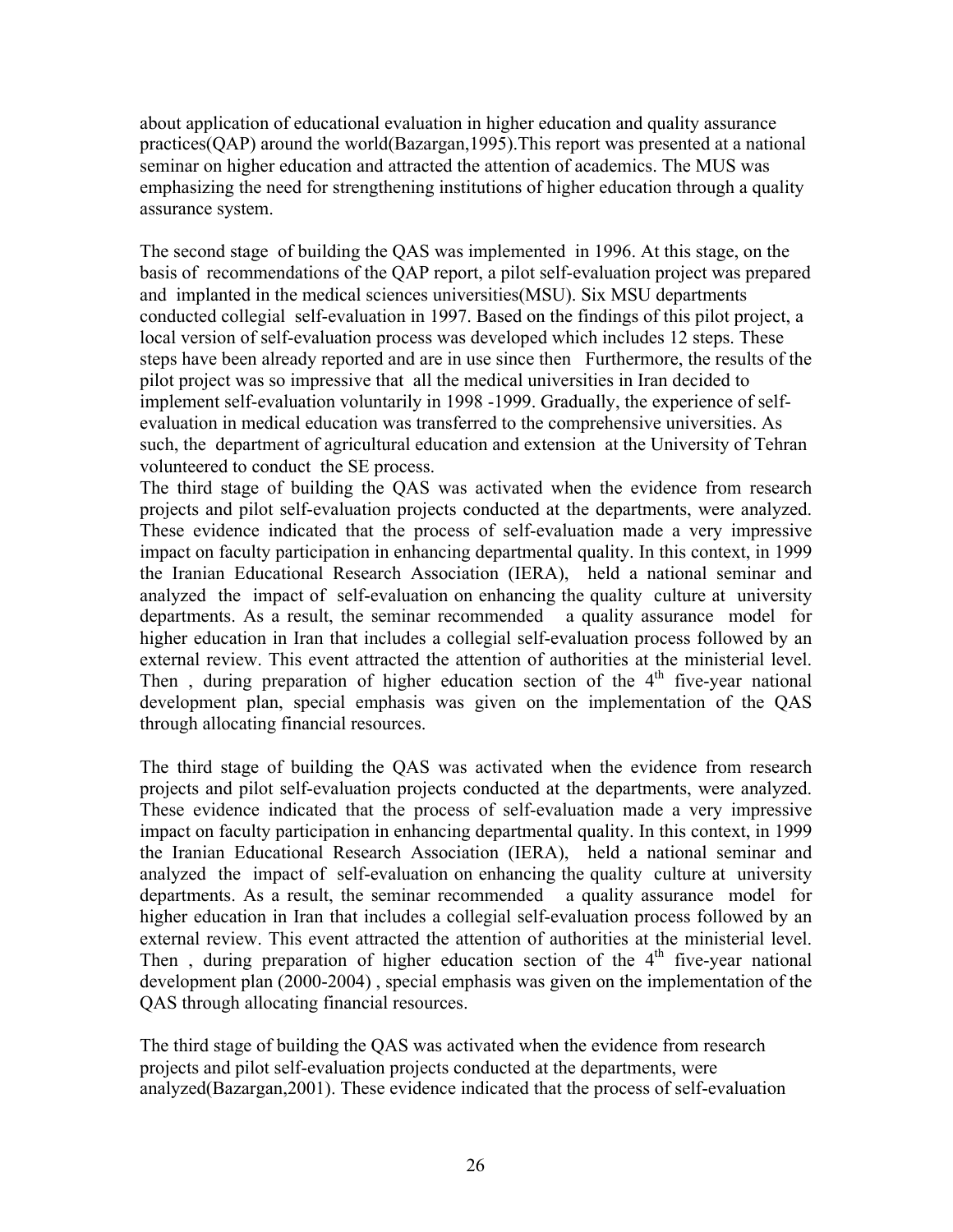made a very impressive impact on faculty participation in enhancing departmental quality. In this context, in 1999 the Iranian Educational Research Association (IERA), held a national seminar and analyzed the impact of self-evaluation on enhancing the quality culture at university departments. As a result, the seminar recommended a quality assurance model for higher education in Iran that includes a collegial selfevaluation process followed by an external review. This event attracted the attention of authorities at the ministerial level. Then , during preparation of higher education section of the  $4<sup>th</sup>$  five-year national development plan (2000-2004), special emphasis was given on the implementation of the QAS through allocating financial resources.

The process of building the QAS was continued through the fourth stage when the Ministry of Science, Research and Technology(MSRT), delegated the authority of providing back-stopping and support services of self-evaluation to State Organization for Educational Evaluation(OEE). Since 2000, the OEE has been active in conducting workshops at the university and departmental level to familiarize faculty members with the collegial self-evaluation process.

Furthermore, in order to formulate policies on self-evaluation, a central council of selfevaluation (CCSE) was established at the Ministry of Science, Research and Technology(MSRT) in 2004. The CCSE was chaired by the Minister of the MSRT and its membership was composed of faculty members and the MSRT deputy ministers. It was supposed to draw guidelines for the QMAS. However, only two meeting were held during the course of 2004. In 2005 the minister of MSRT was changed. Due to ministerial changes, the CCSE has been active.

The evidence from interviews with the head and faculty members of those departments which have conducted self-evaluation, indicate that they have developed a sense of ownership for the quality assessment. However, organization development for the QMAS and implementing the QA mechanism are the two stages which have not yet been realized. In the next section of the paper, major problems with organizing and preparing report of self-evaluation and external review are analyzed.

As mentioned previously, the quality assessment model applied in Iran is comprised of a collegial self-evaluation followed by external quality assessment. Based on this, during the past decade, more than 400 university departments have indicated willingness to conduct self-evaluation (SE). However, only ten per cent of them have been successful in completing the process and prepare a comprehensive final report. The SE is sponsored by the state, through Centre for Evaluation Studies and Research(CESR).The CESR is attached to the State Organization for Educational Evaluation. Although, the CESR is willing to be considered as a national quality agency , it lacks operational autonomy. It is mainly concerned with allocation of budget to the departments for conducting selfevaluation.

The CESR has neither been able to gain the confidence of the faculty members, nor influence policy makers at the national level to arrange a framework for the self-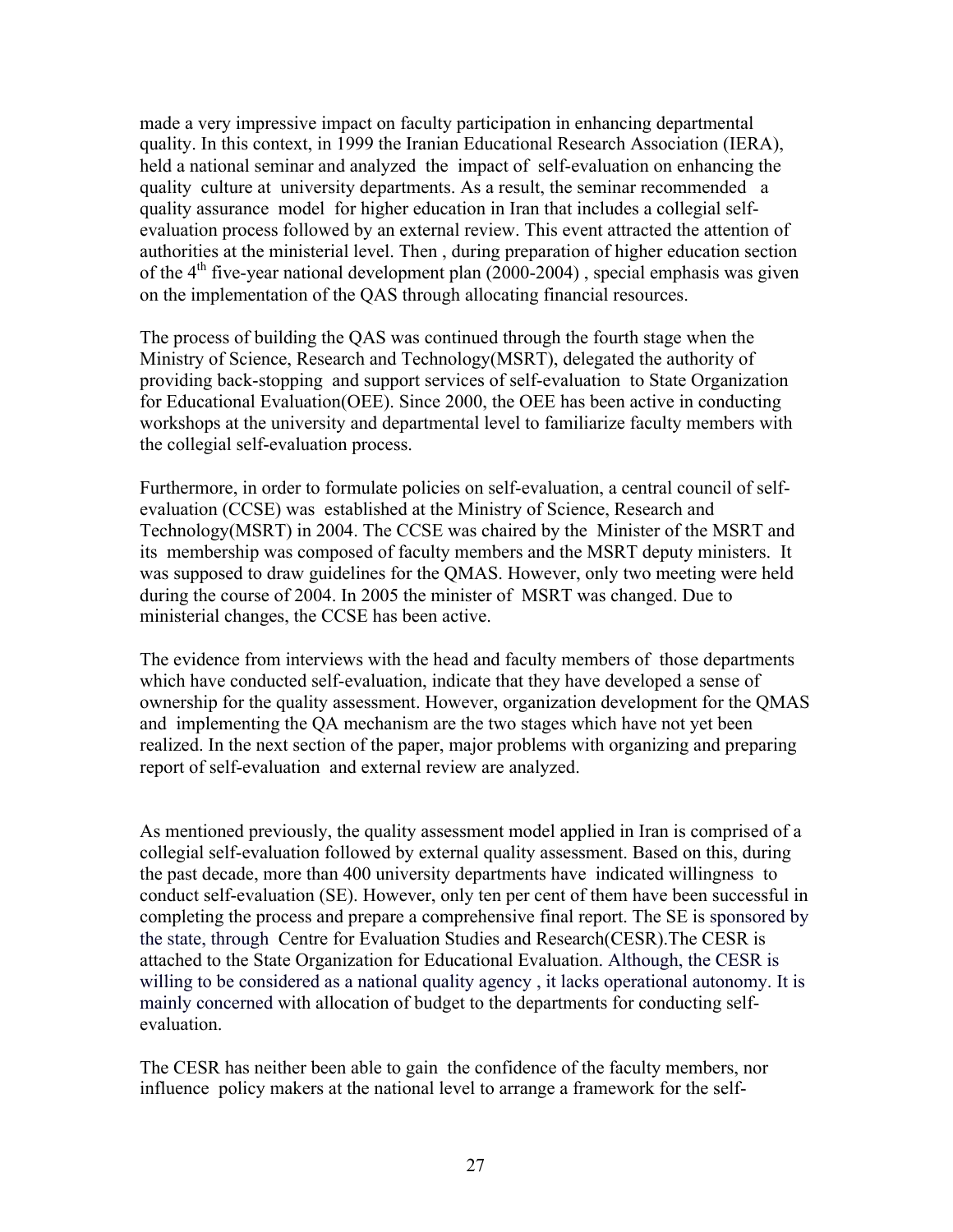evaluation in terms of rewards /incentives, policies/structures and promotion of evaluation culture at the institutional level. Although ,the model which is applied requires participation of faculty members, in practice the level of faculty participation depends to the commitments of the self-evaluation steering committee of the department . In this process judgment is made about the quality of a department through a set of 25 indicators comprising inputs, processes, products, outputs and outcomes of the departmental system against the departmental objectives. Then recommendations are made for quality improvement of the department. Subsequently, external assessment is conducted through peer review. However, the number of departments which have completed external assessment are not many. One of the major problems is that transparency and responsiveness, as part of value systems of academic profession, need to be practiced to a higher degree in higher education management processes. In this respect, there is much room for improvement.

Higher education system in Iran, as in other active developing countries like India (NAAC,2004), is concerned about equity, access and quality of higher education. To address these issues, the QMAS should be institutionalized. As mentioned previously, an eight-stage conceptual model to capacity building for quality management and assessment system has been proposed. Based on this, Iran has gone through the first four stages. Among the challenges facing institutionalization of the QMAS in Iran, there are two stages to be undertaken: organization development and implementation of quality management and assessment mechanism at institutional level.

Based on the above, there is need for commitment and attention from the policy makers. Toward this end and in order to develop capacity to link knowledge to economic growth, higher education decision makers are expected to give higher weights to evaluation culture. In this regard, six dimensions of evaluation culture should be strengthened. These dimensions are as follows: 1) awareness and participation of all faculty members in the voluntary self-evaluation; 2) holistic view in quality enhancement; 3) practical approach in making recommendation for quality improvement; 4) applying the recommendations of self-evaluation report as feedback to departments and at the institutional level; 5) promoting institutional responsiveness through self-evaluation;6) strengthening transparency of higher education in general managers in particular.

As mentioned in the above dimensions, an important challenge is to have a holistic view of quality through systems thinking. The importance is due to the fact that "systems thinking is a discipline for seeing wholes, recognizing patterns and interrelationships, and learning how to structure those interrelationships in more effective, efficient ways." (Senge, P., & Lannon-Kim, C., 1991). Therefore, one of the challenges is to consider the relationship between motivation of faculty members to participate in the quality enhancement and enhance their ownership of the QMAS,and stimulate the academic environment to develop confidence in the other stakeholders of higher education.

Although, an attempt has been made to institutionalization the QMAS through establishing a central council of self-evaluation (CCSE), due to socio-cultural factors, this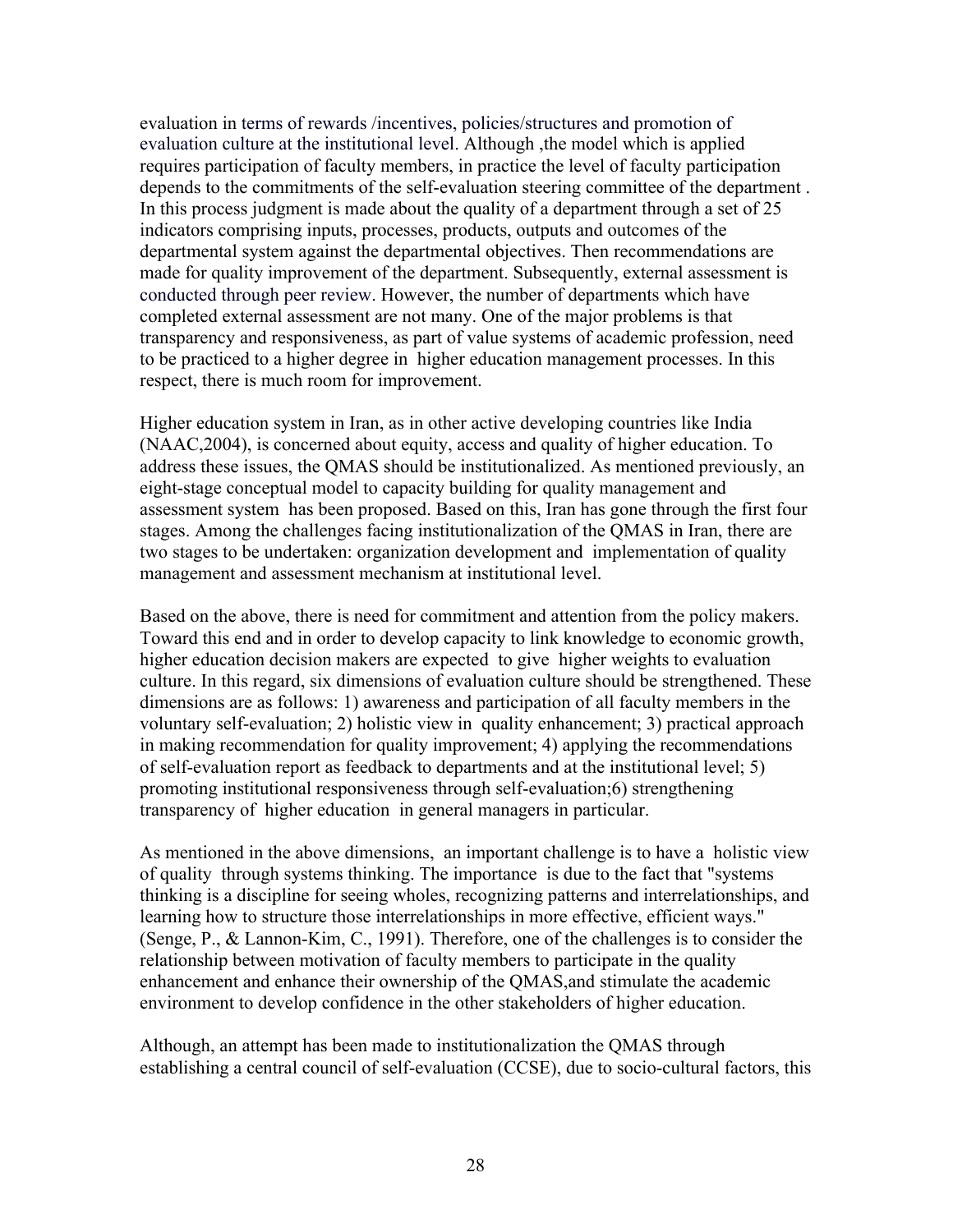council has not been successful. The major reason is that the CCSE was considered as an administrative body in the ministry, rather than a decision making body .

Improvement of higher education systems in developing countries requires a selfreflection. This could be achieved through self-evaluation. In this context, there is need for developing increased capacity for self-reference, self-correction, self-direction, selforganization, and self-renewal in higher education environment

As it has been argued by Brennan and Shah (2000), central to the establishment of quality management and assessment systems, whether national or institutional, are questions of power and values. In general, the national quality management and assessment system should be in balance with the extrinsic socio-cultural structure of the country. However, in developing countries, where there is a deeper need to develop capacity to link knowledge to economic growth, such balance requires concerted efforts form the faculty members in general and managers of higher education in particular. Iran has been active in designing and implementing a pilot program for internal quality assessment since 1996. Then a national self-assessment program at major departments has been implemented during the following years. Although, a national quality management and assessment system has been designed , it has not been fully implemented yet. The University of Tehran (UT) is the only institution which has developed a center for university quality assessment. Therefore, the UT could be considered as a self-accrediting university.

As a final point, it should be mentioned that although the private higher education institutions count for about 52 per cent of enrollments( Bazargan,2006) has neither participated in the self-evaluation process nor in the external evaluation practice.(Bazargan,2007,p:2-7)

### **Australia**

Higher education in Australia is provided predominantly by universities. As autonomous institutions established or recognised under Commonwealth, State or Territory legislation, Australian universities are responsible for accrediting their own courses. Higher education is also provided by non university institutions which, in general, are non self-accrediting organisations. Their courses are normally accredited by State and Territory accreditation agencies.

In the latter years of the 1980s, the Australian higher education sector experienced major structural changes. A period of rapid growth in university participation followed in the 1990s, including enrolments of full-fee paying overseas students. Universities grew larger and more diverse and their methods for delivering courses became more varied, with franchising arrangements, virtual course delivery and the use of distant campuses. Non university providers also experienced growth and diversification.

Commonwealth and State governments saw a need to ensure that the quality of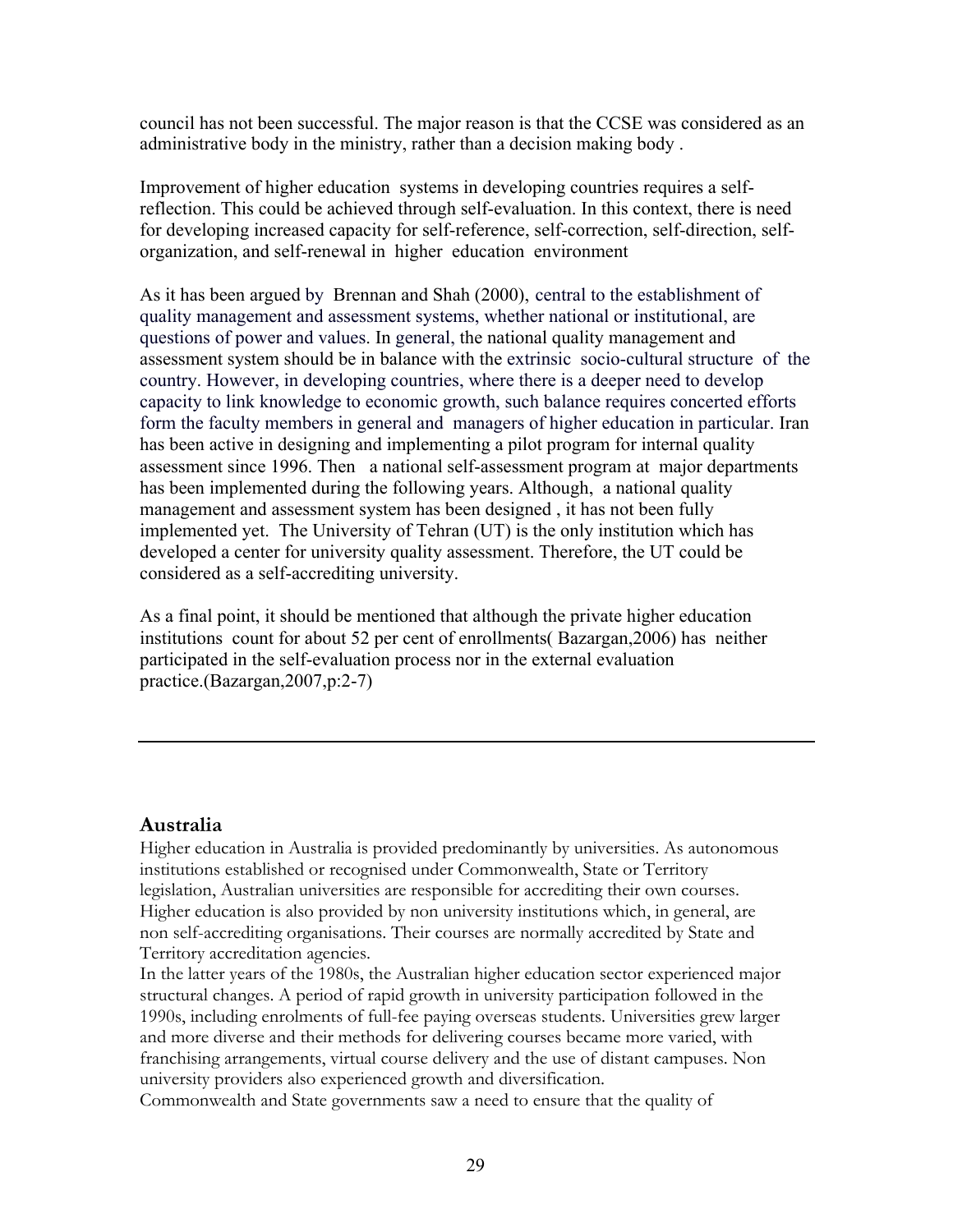Australian higher education continued to be of an appropriately high standard. This would benefit local students and the Australian community and would also protect the good reputation of Australia's international students program. As greater emphasis was given to developments in quality assurance, governments recognised the benefits of having a common approach across the States and Territories. In the new era of globalisation, national consistency would promote mutual recognition and portability of qualifications at both national and international levels and would benefit institutions wanting to deliver higher education courses in two or more States or Territories. In March 2000, the national Ministerial Council on Education, Employment, Training and Youth Affairs (MCEETYA) endorsed the *National Protocols for Higher Education Approval Processes.* MCEETYA also agreed to the establishment of the Australian Universities Quality Agency (AUQA) to carry out quality audits of universities, other selfaccrediting institutions and the accreditation agencies. The National Protocols together with AUQA are key elements in a new national quality assurance framework for Australian higher education. The National Protocols deal with:

• criteria and processes for the establishment and recognition of universities (National Protocol 1)

• operation of overseas higher education institutions in Australia (National Protocol 2)

• accreditation of higher education courses offered by non self-accrediting institutions (National Protocol 3)

• delivery arrangements for higher education institutions involving other organisations (National Protocol 4)

• approval of courses for overseas students (National Protocol 5).(Higher education division, department of education , training and youth affairs , the Australian higher education quality assurance framework,occasional paper series, 2000,P:1)

## **Types of accreditation**

Institutional Accreditation: The terms refer to the accreditation of the whole institution, including all its programmes, sites, and methods of delivery, without any implication as to the quality of the study programmes of the institution.

Regional Accreditation: (USA) Accreditation granted to a higher education institution by a recognized accrediting association or commission that conducts accreditation procedures in a particular geographic area (usually that of three or more states). The United States has six regional accrediting commissions.

Specialized Accreditation: The accreditation of individual units or programmes (e.g., professional education), by "specialized" or "programme" accrediting bodies applying specific standards for curriculum and course content. (Vl sceanu, Grünberg, Pârlea, 2004, p:20)

## **Appropriate accreditation models**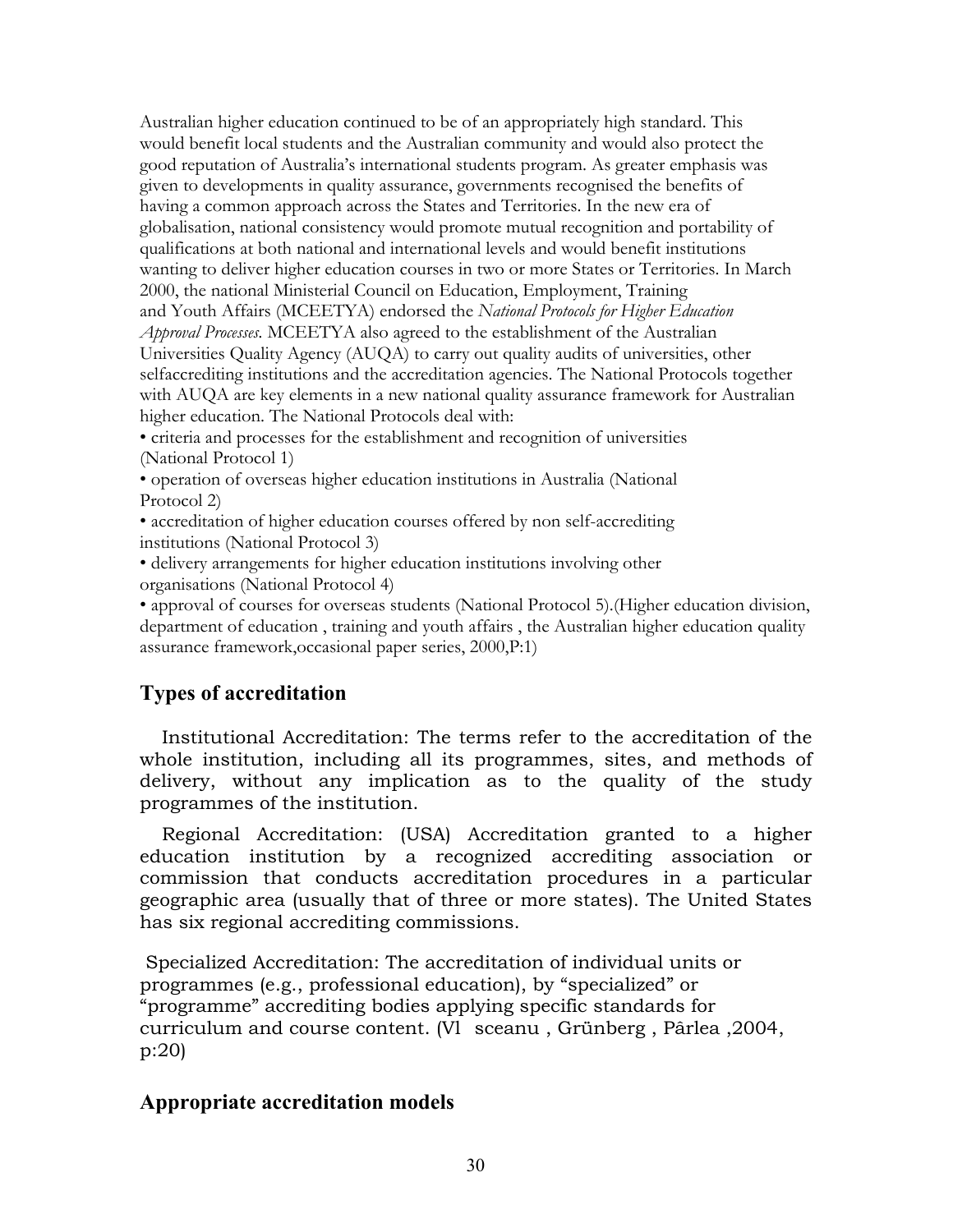## US model

One great strength of the American model is that each agency is set up and owned by the institutions themselves, so that it is readily accepted. While participation in an agency is voluntary, an institution would seem foolhardy to decline to participate; strong institutions have nothing to fear, and weaker ones can only be helped by the recognition and status that accreditation brings. Each regional agency is well placed to assess the health of higher education in its region and to act as an advocate to government and other funding sources. They can also serve as a counterweight to governments, especially state governments, if these seem to be imposing unreasonable or undesirable requirements on their universities and colleges.

A possible weakness of this model is that accreditation could be based on a minimum standard which could be quite low. This seems to be obviated by the mission, common to all agencies, to raise standards, although the standards referred to in this context refer more to the quality of academic inputs than of academic outputs, including the intellectual standards achieved by graduates. The establishment of the Council for Higher Education Accreditation is another device to ensure that the accrediting agencies act in a positive and proactive manner.(Anderson, Johnson,Milligan,2000,p71-72)

## **A Modern Australian Model**

• The current Australian model which leaves matters entirely to each self-accrediting institution, has the virtue of cheapness and zero violation of institutional autonomy. It fails, however, to give any satisfactory answer to our opening questions: 'How can anyone know how good a university's degrees are? How do universities themselves know?' Furthermore, in the current highly competitive climate, it does little to protect our international reputation in respect of the quality of our educational processes or of our standards.

• The Australian system for VET is designed for a tradition of teaching and learning which is different to university traditions: it assumes a body of knowledge which can be specified in detail and packaged for transmission to students. The model lacks any conception of intellectual standards or focus on outcomes.

A model is needed which builds on current and recent practice, which embraces both quality assurance and accreditation. It must accommodate not just the existing selfaccrediting universities, but institutions aspiring to university status, whether public or private. It must also be appropriate for non-university providers of courses, some of which award their own degrees, others which prepare students for the awards of existing universities. It must be relevant to those providing in novel ways, such as corporate providers and 'virtual' (computer-based) providers.

Its purpose would be to ensure, for the institutions themselves, for the Australian Government and the general public, and for students that degrees are all of a sound standard in which the Australian people may have confidence and pride. Its methods would include audits of institutions' quality practices and for this purpose an independent agency would be needed.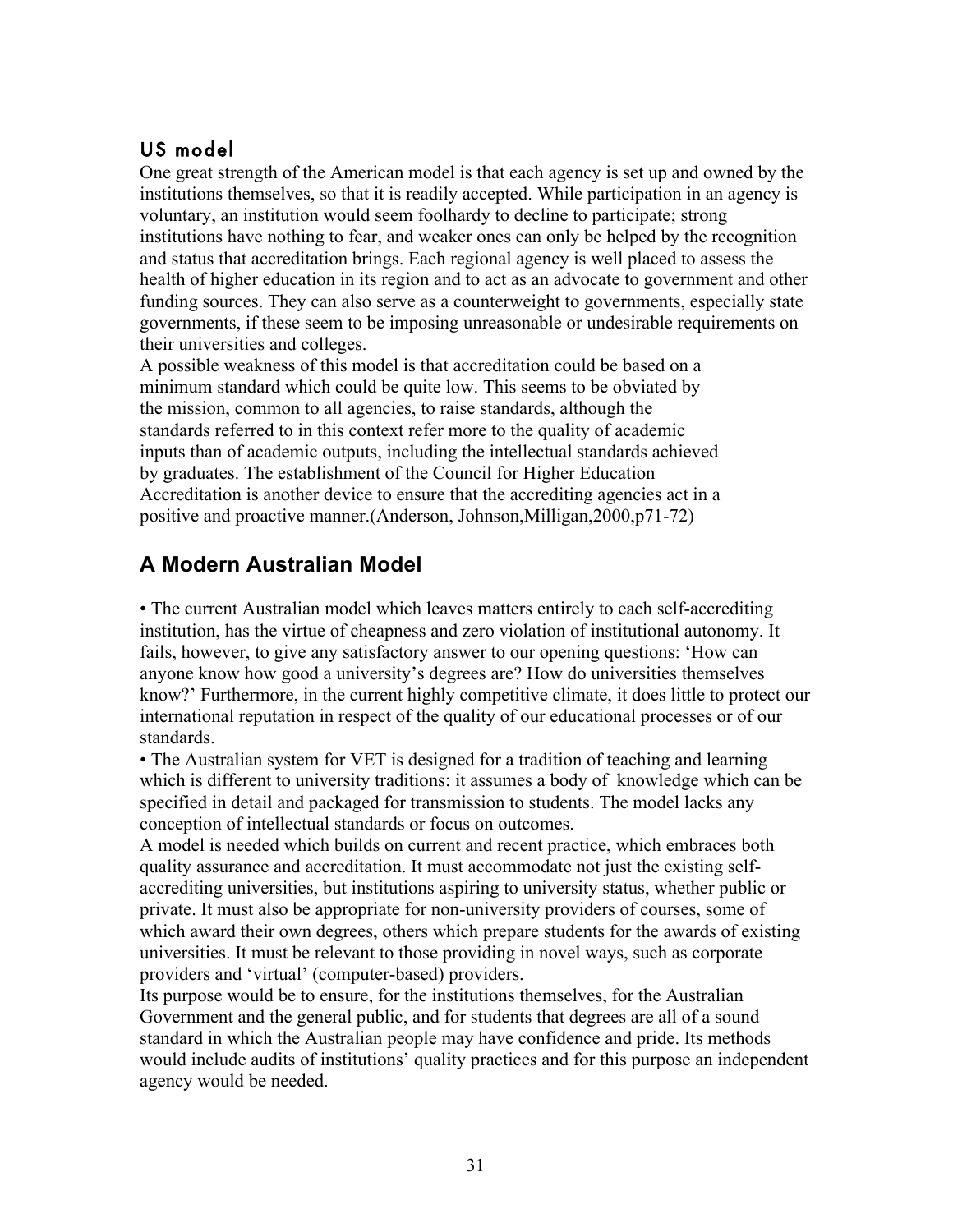#### **Self-assessment and audit**

The central quality activity of the agency would be an audit of institutions based on a detailed self-assessment, including benchmarks of standards. By audit we mean an independent check on an institution's quality assurance. The process assumes that institutions have appropriate quality assurance policies and procedures in place and that convincing evidence can be produced that these are working to good effect. The audit checks the extent to which this is the case, and that the methods used by institutions are sufficiently reliable and rigorous to assure stakeholders of quality and standards. This assessment would be audited on a whole-of-institution basis over a five year cycle. On this basis the agency would undertake eight to ten audits each year. The audit team would be made up of distinguished academics plus some representation of the wider community; the purpose is to assist the institution to fulfil its aims, it is not a punitive exercise. Should the audit reveal serious areas of weakness, the institution would be given a reasonable period to address such matters. Failure to rectify serious deficiencies could result in removal of the institution from the AQF list of accredited institutions, or financial penalties.

Higher education institutions now make annual submissions to DETYA in the Profiles context on their Quality Assurance and Improvement Plans for the forthcoming triennium. These plans outline the institution's goals, strategies for achieving those goals and the indicators used to monitor progress in achieving those goals. These plans should be made available to the agency to assist in the audit process.

It is not proposed here that there be any direct review by the quality body of subject areas or departments within institutions as there is in UK. But an important activity of the audit will be to scrutinise ways in which institutions ensure that there is a high standard of teaching and learning in specific subjects or disciplines at department or faculty level.

Reviews of faculties, schools or departments are now standard practice in nearly all universities. They are usually conducted by panels which include external representation and cover such matters as curriculum, methods of teaching and assessment, student achievement, student support and guidance and learning resources. In line with trends in quality assurance these reviews should give particular weight to degree standards and graduate outcomes. The reports of these reviews and the follow up action taken on them within the university would be of major interest to the agency. Copies of the reports of these reviews should be supplied to the agency to assist it in its preparations for audits and in its general oversight of quality practices in the sector. To summarise: the evidence from the institution to be examined by the audit team would include:

• an analytic account prepared in advance of arrangements that it has to assure the quality of its academic provision and the standards of its academic awards;

• other documents, including quality improvement plans, to demonstrate how it satisfies itself that its policies, strategies and processes for these matters are being effectively applied;

• reports from subject/department reviews and professional accreditation;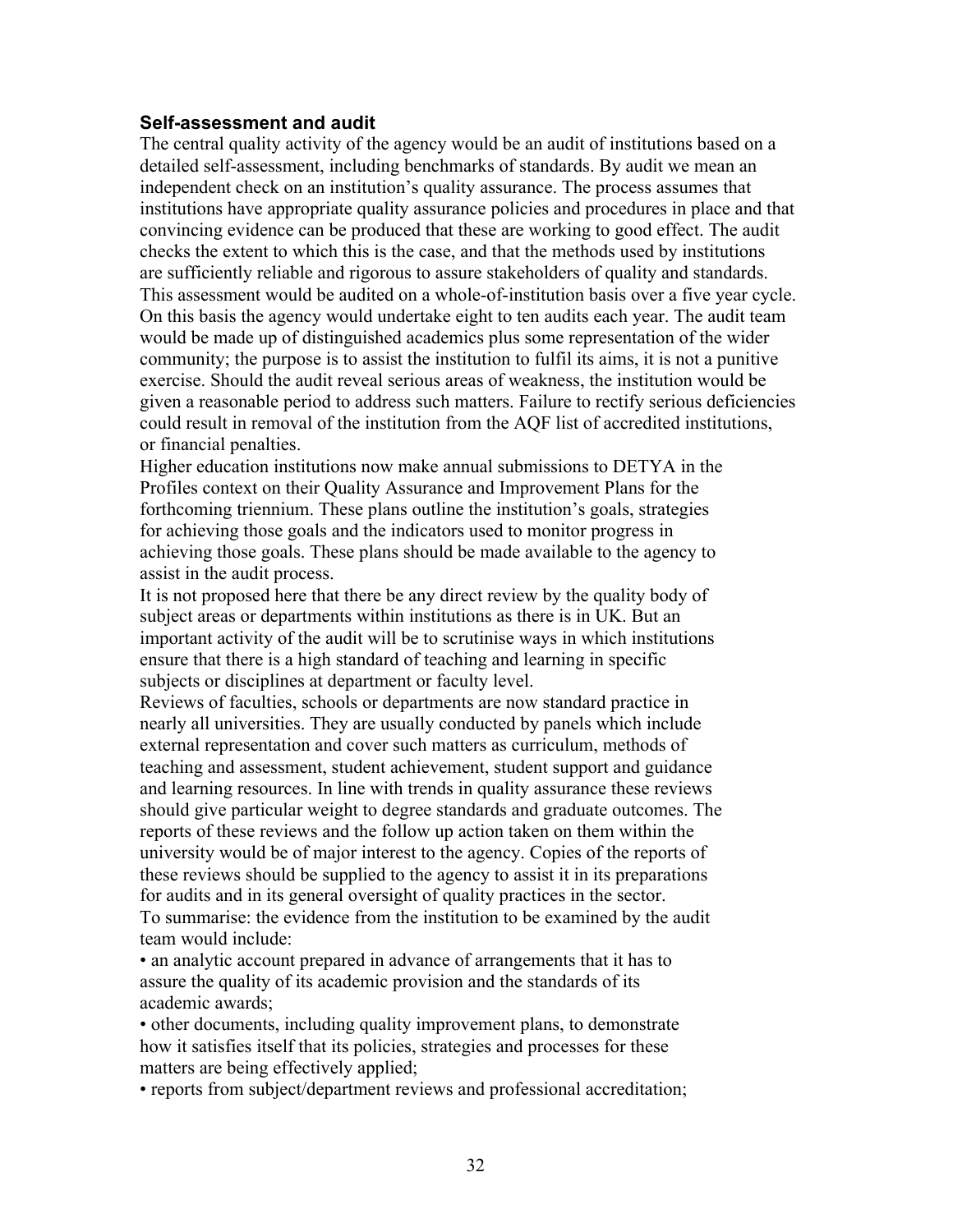• evidence of the academic standards of awards and detail of any internal or external benchmark and moderation processes; and

• interviews with the Vice-Chancellor and the senior management team; members of central committees, heads of departments and chairs of boards of studies, representatives of staff and students.

The report of the audit should refer to the institution's quality strategy, the academic standards of programmes and awards and arrangements for teaching and learning. After opportunity for comment, the report should be published and available to the public.

Participation in periodic quality audits and adequate response to any negative reports should be a condition of Commonwealth funding. Furthermore, failure to do so should result in removal from the list of quality approved institutions. .(Anderson, Johnson,Milligan,2000,p:75-78)